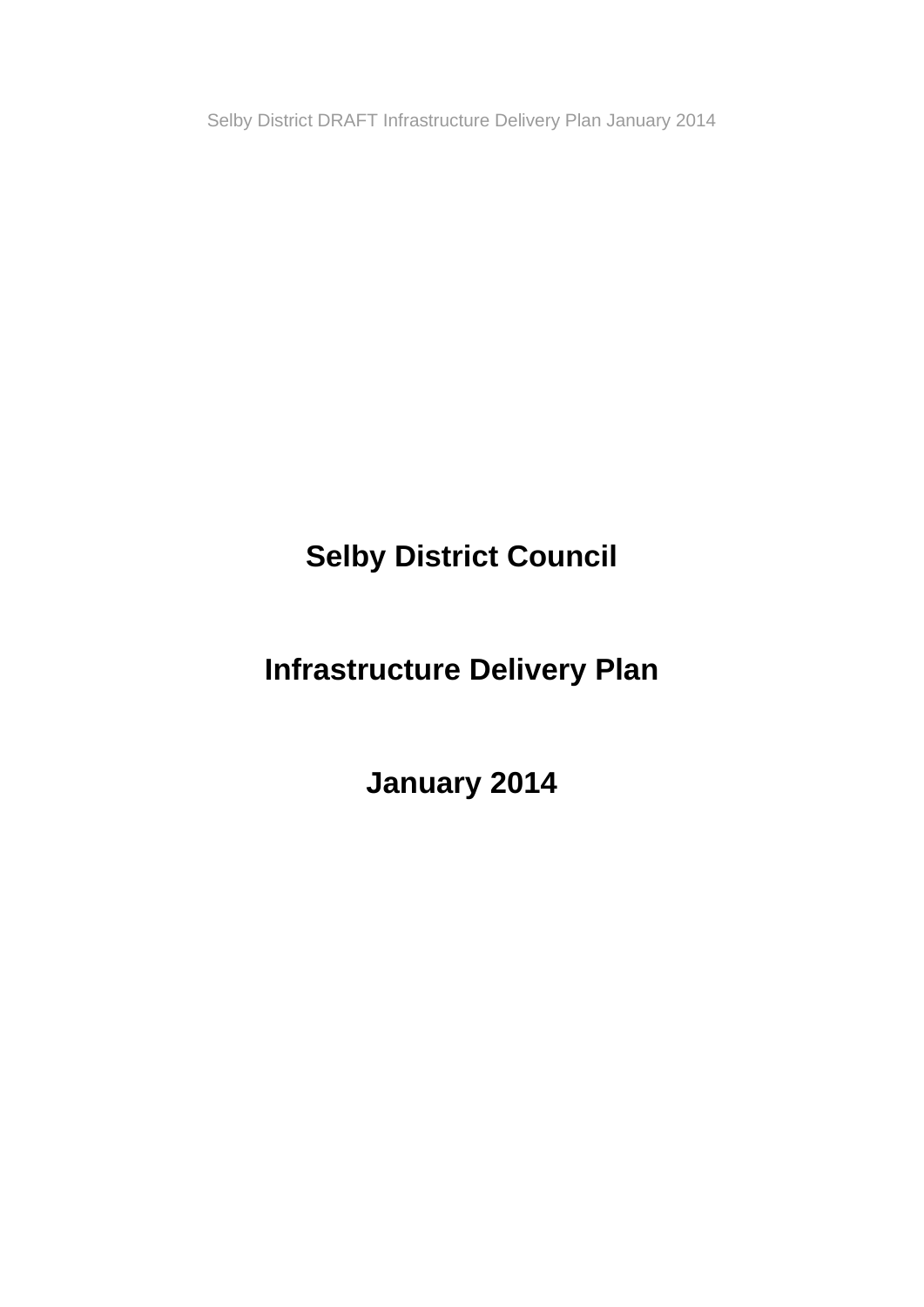# **Contents**

| 1. | Introduction                                 | 1               |
|----|----------------------------------------------|-----------------|
| 2. | Key Infrastructure Areas                     | 3               |
|    | Transport                                    | 3               |
|    | Energy                                       | 6               |
|    | <b>Water and Drainage</b>                    | 6               |
|    | Waste Management                             | 8               |
|    | Education                                    | 9               |
|    | <b>Adult and Community Services</b>          | 10              |
|    | Health                                       | 10              |
|    | <b>Emergency Services</b>                    | 11              |
|    | Leisure                                      | 12 <sub>2</sub> |
|    | <b>Community Facilities</b>                  | 12 <sub>2</sub> |
|    | Green Infrastructure                         | 13              |
| 3. | Phasing of Development                       | 14              |
| 4. | <b>Settlement Summaries</b>                  | 15              |
| 5. | Conclusion                                   | 18              |
|    | <b>Appendix 1</b>                            | 19              |
|    | Planned and Proposed Infrastructure Projects |                 |

Other potential un-costed infrastructure projects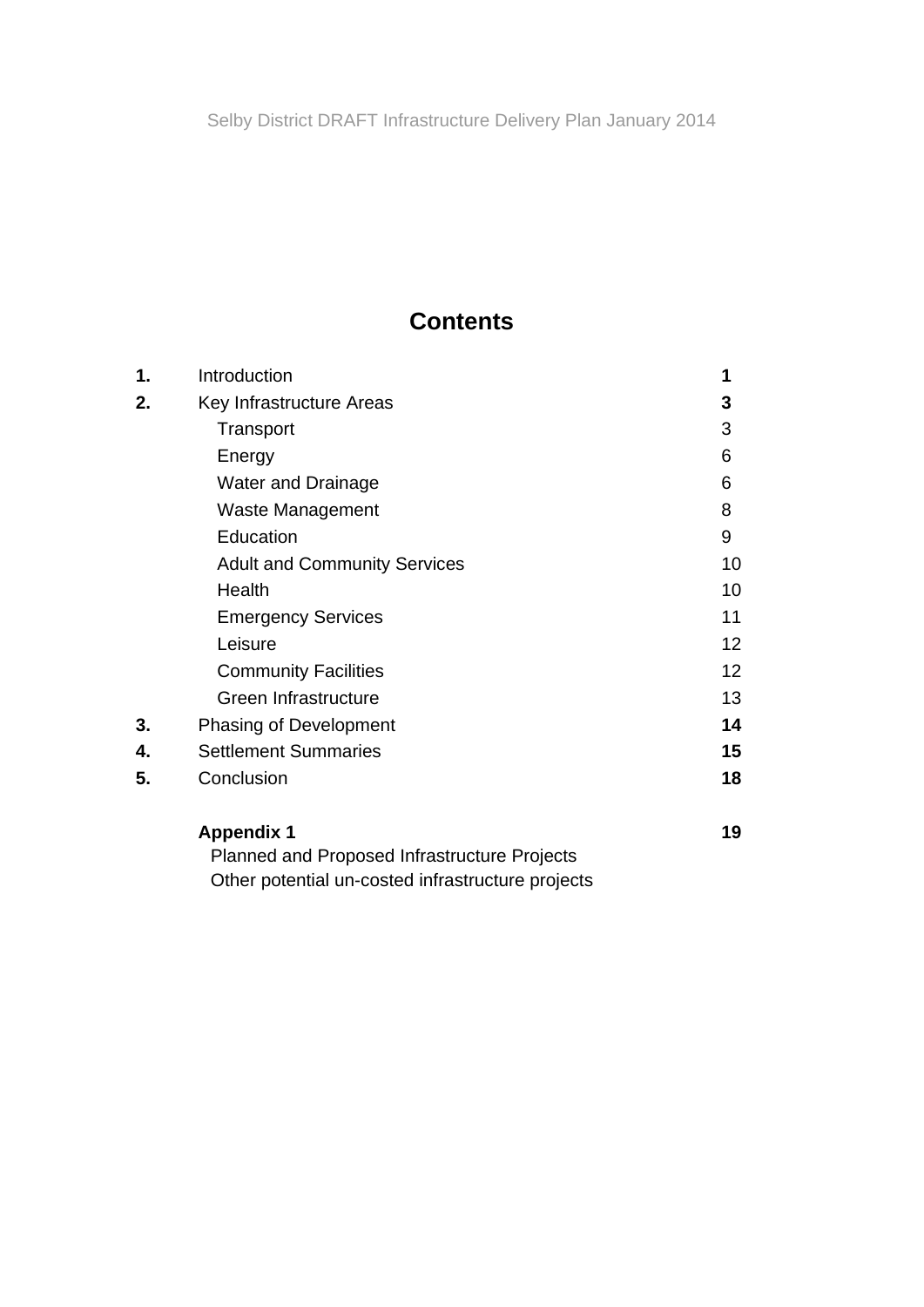# **1. Introduction**

1.1 This Infrastructure Delivery Plan (IDP) provides a resource which outlines the presence of and planned delivery of infrastructure which is relevant to the area covered by the Local Plan for Selby District. It brings together in one document the investment plans of many different organisations, in both the public and private sector. This document gives the position as at January 2014. The IDP is an evolving document and will be updated as appropriate to present the most up-to-date picture.

## **Background**

1.2 Paragraph 162 of the NPPF states that

*Local planning authorities should work with other authorities and providers to:* 

- *assess the quality and capacity of infrastructure for transport, water supply, wastewater and its treatment, energy (including heat), telecommunications, utilities, waste, health, social care, education, flood risk and coastal change management, and its ability to meet forecast demands; and*
- *take account of the need for strategic infrastructure including nationally significant infrastructure within their areas.*
- 1.3 The IDP forms part of the evidence base which underpins the SAPP and is submitted for Examination alongside it. The IDP includes information on who will provide the infrastructure and when it will be provided. The IDP includes information on
	- Needs and cost
	- Funding sources
	- Responsibility for delivery
	- The specific infrastructure requirements of sites allocated for development in the SAPP
- 1.4 The IDP also supports the Community Infrastructure Levy (CIL). For this purpose, the IDP is intended to demonstrate that there is a need for a wide variety of infrastructure improvements – it is not intended to form the Regulation 123 List, nor be exhaustive.
- 1.5 Due to the budgeting processes of different agencies whose projects are relevant to the Core Strategy, less information about future projects may be available than would be desired, especially for projects that are planned to take place after the first five years of the plan. The plan should make proper provision for such uncertainty where it can be demonstrated that there is a reasonable prospect of provision.
- 1.6 The Council is committed to communicating on a regular basis with stakeholders and infrastructure providers through formal consultation, meetings and correspondence. Stakeholders and infrastructure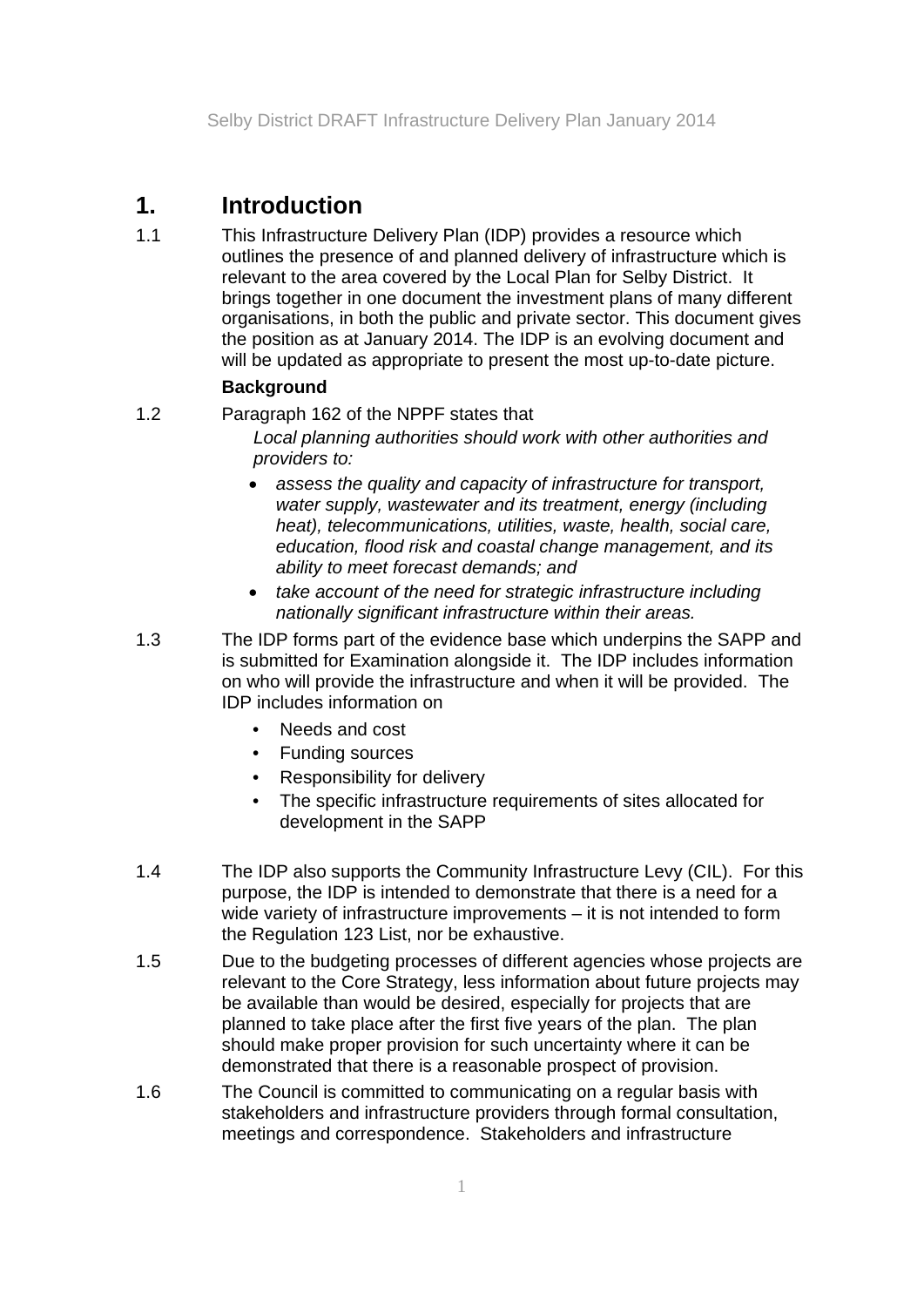providers are kept informed of the progress of new policy documents and of proposals that may impact on their service, together with being involved in master planning exercises for sites where appropriate.

### **Document Structure**

- 1.7 This IDP briefly outlines the current situation in the main infrastructure areas of transport, energy, education, health, water & drainage, emergency services, leisure, community facilities and green infrastructure.
- 1.8 Appendix 1 sets out a detailed table showing the known infrastructure projects planned and proposed which will affect the SAPP allocations.
- 1.9 Information has been gathered from key infrastructure providers, Council partners, and other organisations in a number of stages since the Core Strategy IDP was started. The infrastructure needs have been established from individual organisations' own plans and strategies, as well as consultation responses following scenario-based growth options. Other consultation exercises have also yielded information over the last few years, including for example SADPD consultation, and research in to the Countryside and Green Spaces Strategy.

## 1.10 Some of the key infrastructure partners include:

- Natural England
- IDB York Consort
- IDB Shire Group
- IDB Selby
- British Waterways
- **•** Arriva
- **•** Parish Councils
- Campaign to protect rural England (CPRE)
- Highways Agency
- National Grid
- Yorkshire Water
- NY County Council
- NY Police
- The Coal Planning Authority
- Northern Gas Network
- YDEL
- NHS
- Sport England
- Leeds City Region
- Network Rail
- NYCC
- Environment Agency
- English Heritage
- Yorkshire Wildlife Trust
- Neighbouring Authorities
- 1.11 The IDP is a living document that will evolve as the SAPP and CIL progress.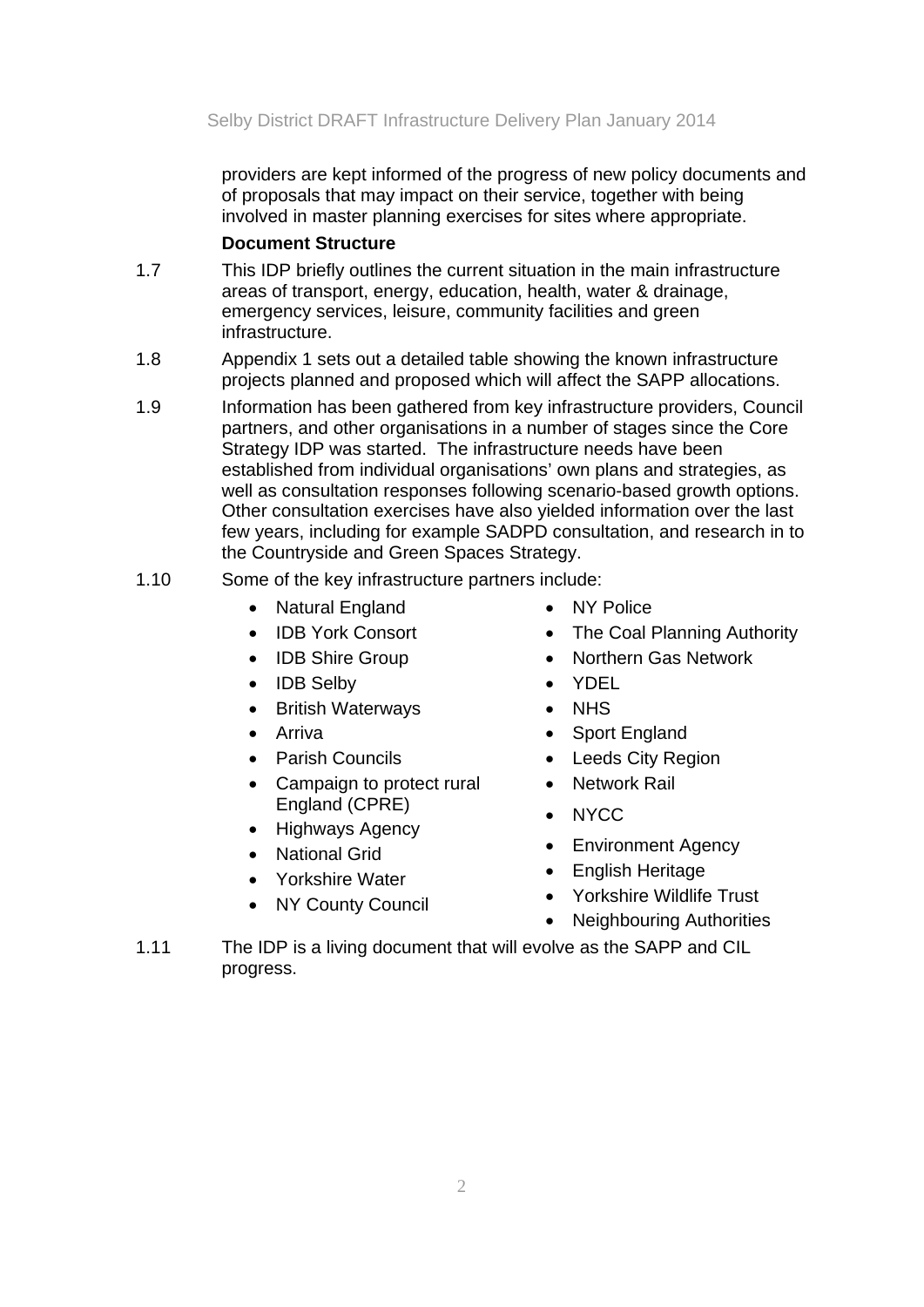# **2. The Situation in Key Infrastructure Areas**

## **Transport**

## **Road Network**

- 2.1 The Highways Agency is responsible for the national Strategic Road Network (SRN), primarily motorways and major trunk roads. Specifically within the plan area they are responsible for sections of the M62, A1(M) and A64. The M62 and A1(M) are three lane dual carriageways with grade separated junctions<sup>1</sup>. The A64(T) is an all purpose dual carriageway with grade separated junctions. No sections of the SRN within Selby District currently have regular weekday traffic congestion problems, however being a commuter route to the urban centres of West Yorkshire it suffers from the associated rush-hour effect.
- 2.2 The cumulative impact of development in Selby District over the life of the plan (to 2028) also indicates impacts on sections of the SRN that are outside of the District – at Askham, Bishopthorpe, Heslington, Tadcaster and Wetherby. In many cases, further investigation works need to be carried out, and joint working arranged with adjacent LPAs. In addition various junctions may experience capacity issues – these are the A64, A1079, A19 and A162, and the M62 at junction 34. There is a crossboundary Technical Officers group that is addressing the A64(T).
- 2.3 North Yorkshire County Council (NYCC) is responsible for the maintenance of all the other roads in the district (except privately owned roads). NYCC has funding available to support the general maintenance of roads, bridges and railways and various minor improvements to the transport infrastructure. Funding is also in place for safety initiatives and Community Transport schemes.
- 2.3 The third Local Transport Plan (LTP3) has recently been adopted by NYCC. The LTP3 covers the period from April 2011 to March 2016, and sets out what is hoped to be achieved in terms of the issues facing residents and visitors to the County, and what types of actions can be taken to achieve objectives. It also includes information as to how transport networks and services will be managed, maintained and improved and includes measures to monitor achievement efficiency and improve performance.
- 2.4 The Highways Agency and North Yorkshire County Council are committed to partnership working with the Council, taking the form of early and continued involvement in the development of the Local Development Framework; contributing evidence and ensuring that development is centred on suitable location with appropriate infrastructure support. No strategic deficiency has been highlighted that

 <sup>1</sup> A junction where vehicles joining and leaving the flow of traffic do so using slip roads.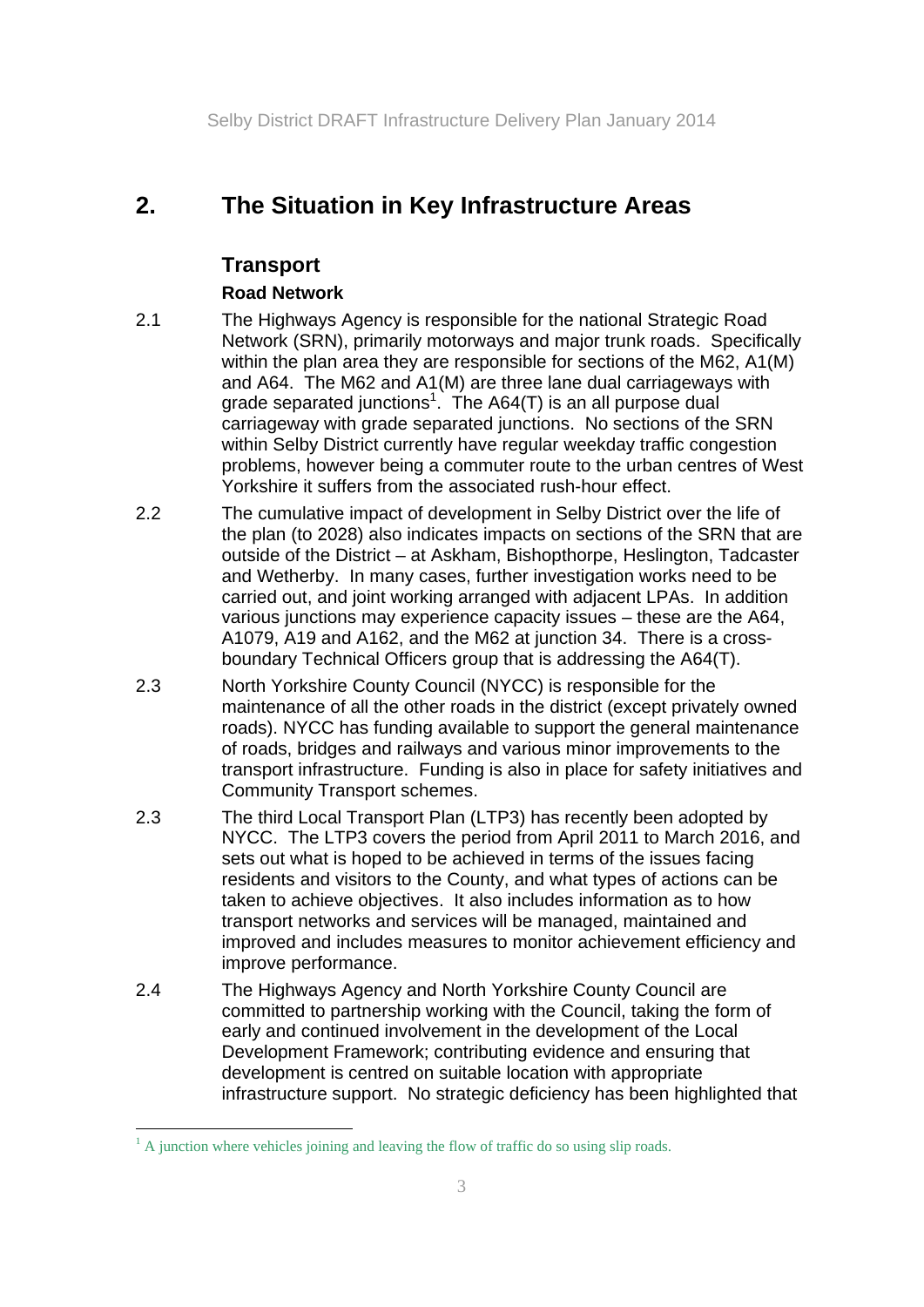cannot be accommodated through the planning process.

- 2.5 The HA's current position is that the level of development proposed within Selby is likely to have an impact on the strategic road network. SDC is commissioning a highway study to inform the Preferred Options SAPP, and this information will be prepared in consultation with NYCC and the HA to enable them to provide more detailed comments on the scale and nature of the impact, and if any mitigation may be necessary.
- 2.5 A number of highway improvement schemes have been identified in this IDP. It should be noted that the schemes have not been designed or tested in terms of viability. As part of the SCTS progress these schemes were identified by the local communities but further assessments would need to take place regarding the need of such schemes and the feasibility of implementation. The costs shown are indicative only for the Purposes of CIL. Scheme design, possible land acquisition and location of statutory undertakers apparatus all need considering in future cost estimates as schemes are brought forward. The inclusion of the schemes at this early stage it to flag that there are a number of highway improvements required in the network at present, and growth in these places will exacerbate the need to take action.

#### **Buses**

- 2.6 Most of the local bus services within the Core Strategy area are provided by Arriva. Services with less coverage and/or frequency in the district are currently operated by Metro, Transdev Coastliner, Thornes, Utopia and York Pullman.
- 2.7 It is appreciated that a regular bus service is an important part of maintaining sustainable settlements, allowing people to choose to reduce the number journeys made by car, and enabling those without private transport to have independence and access to jobs and services outside of their immediate locality.
- 2.8 Although Arriva are not currently in a position to commit to long term plans for future levels of transport provision, the company is keen to receive early information on specific site development and to exchange strategic planning information with the Council.
- 2.9 A number of services that operate in the District were reduced in 2011 due to the withdrawal of NYCC subsidies. As an example of the costs associated with providing a bus route into a new development, Arriva estimate that it would cost approximately £2,500 per week to kick start a bus route through a site in Selby during its development to subsidise early use until the site is advanced enough to support itself. This would include a 30 minute frequency service between 0700-1900. Any temporary diversion of an existing bus service through a new site would need to be calculated and risk assessed individually. Arriva and other bus service companies provide services where they are economically viable, and estimate that services can be added to in the future, provided that they are viable to the business and begin with start up funding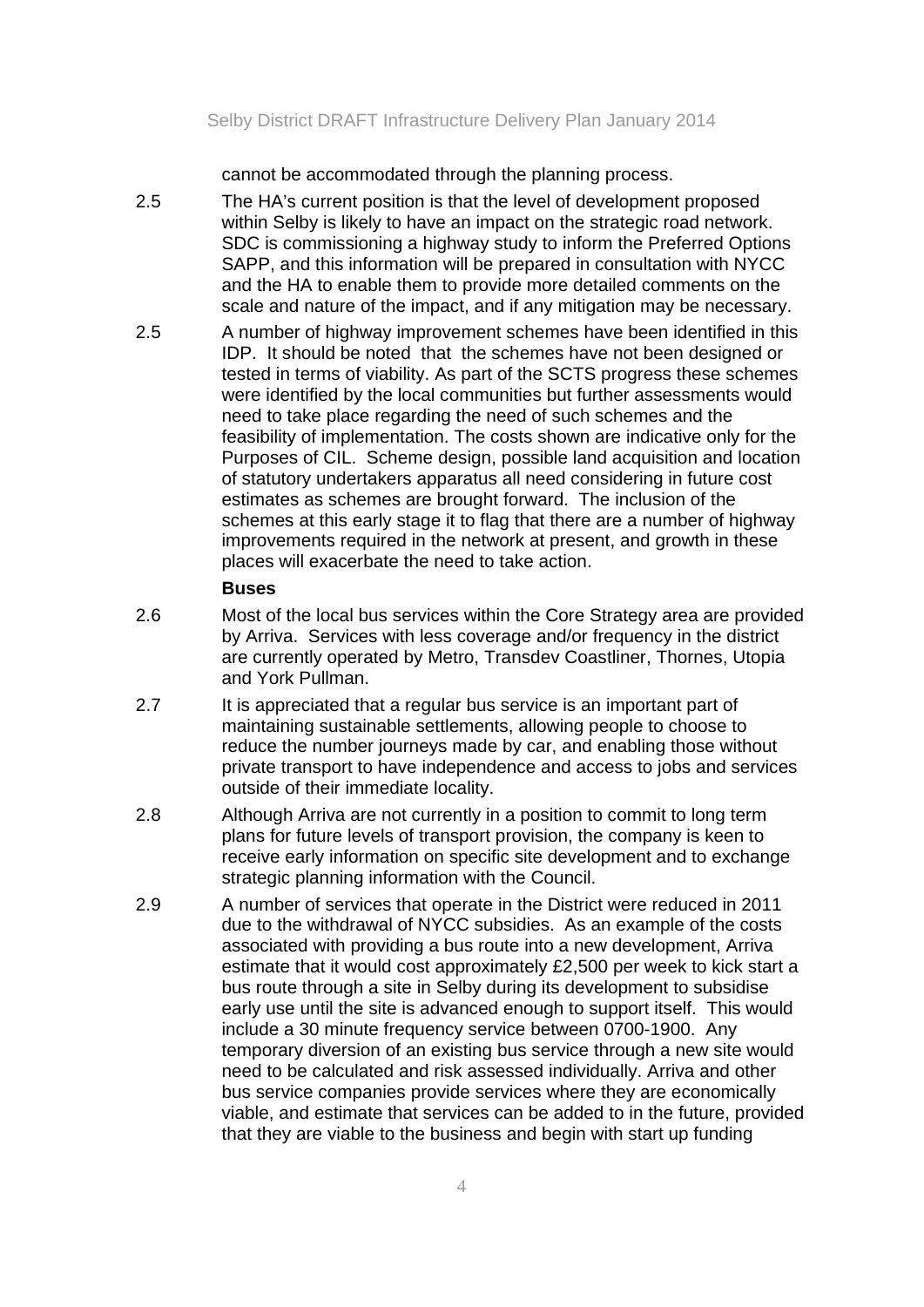secured through the planning process.

 **Rail** 

- 2.10 There are seven passenger rail stations within the Core Strategy area, at Selby, Sherburn in Elmet, South Milford, Ulleskelf, Church Fenton, Hensall and Whitley Bridge.
- 2.11 Network Rail's Northern Route Utilisation Strategy (RUS) seeks to balance capacity, passenger and freight demand, operational cost, and address the requirements of funders and stakeholders. The RUS for this area forecasts significantly more growth in rail usage over the next ten to twenty years. Doubts are expressed on the likelihood of accommodating growth in services, such as increased frequency and new rolling stock, beyond further train lengthening.
- 2.12 Rail infrastructure funding is allocated by the regulator every five years, but does not cover improvements or accessibility to stations. It is anticipated that these are particular areas where contributions associated with the development of large sites will be focused. The provision of additional car parking at South Milford (estimated cost excluding land acquisition is some £500,00) and installation of lifts at Selby (estimated costs is some £1.5 million) are considered to be particular priorities. Both of these projects are likely to involve funding from the rail authorities and developer contributions (possibly through CIL).
- 2.13 The Route Plan (2008) for North Trans-Pennine, North and West Yorkshire, identifies plans for a much enlarged parkway station at Micklefield, which although outside of the District, is likely to impact on travel patterns by both road and rail from inside and through the District. A less costly scheme is also being considered, to add an extra platform. Travellers from Selby would benefit from a non-stopping service if these plans go ahead, however barriers at level crossings would also need to close more regularly, with a knock on impact to road traffic. A further impact would be the loss of through trains to Micklefield/ Garforth/ Crossgates. The plans are being reviewed at this point in time.
- 2.14 Electrification of the Trans Pennine route has now been confirmed. From Neville Hill (Leeds) through to Selby station, and from Micklefield Junction to Colton Junction on the East Coast Main Line. Work is scheduled for 2018, but preparatory works on the route will start as early as Autumn 2014. The electrification is being funded by the Department for Transport and delivered by Network Rail. The cost is around £250million for the whole route. As this project is wholly funded, it has not been added to the IDP table at the end of this document.
- 2.15 Netoewrk Rail has an ongoing policy of reviewing its level crossings as they represent the single biggest risk to the operation of today's network. Through the local plan process (and by extension the IDP), the operator is seeking opportunities to shut crossings either through contributions to direct funding, or where an adjacent development provides the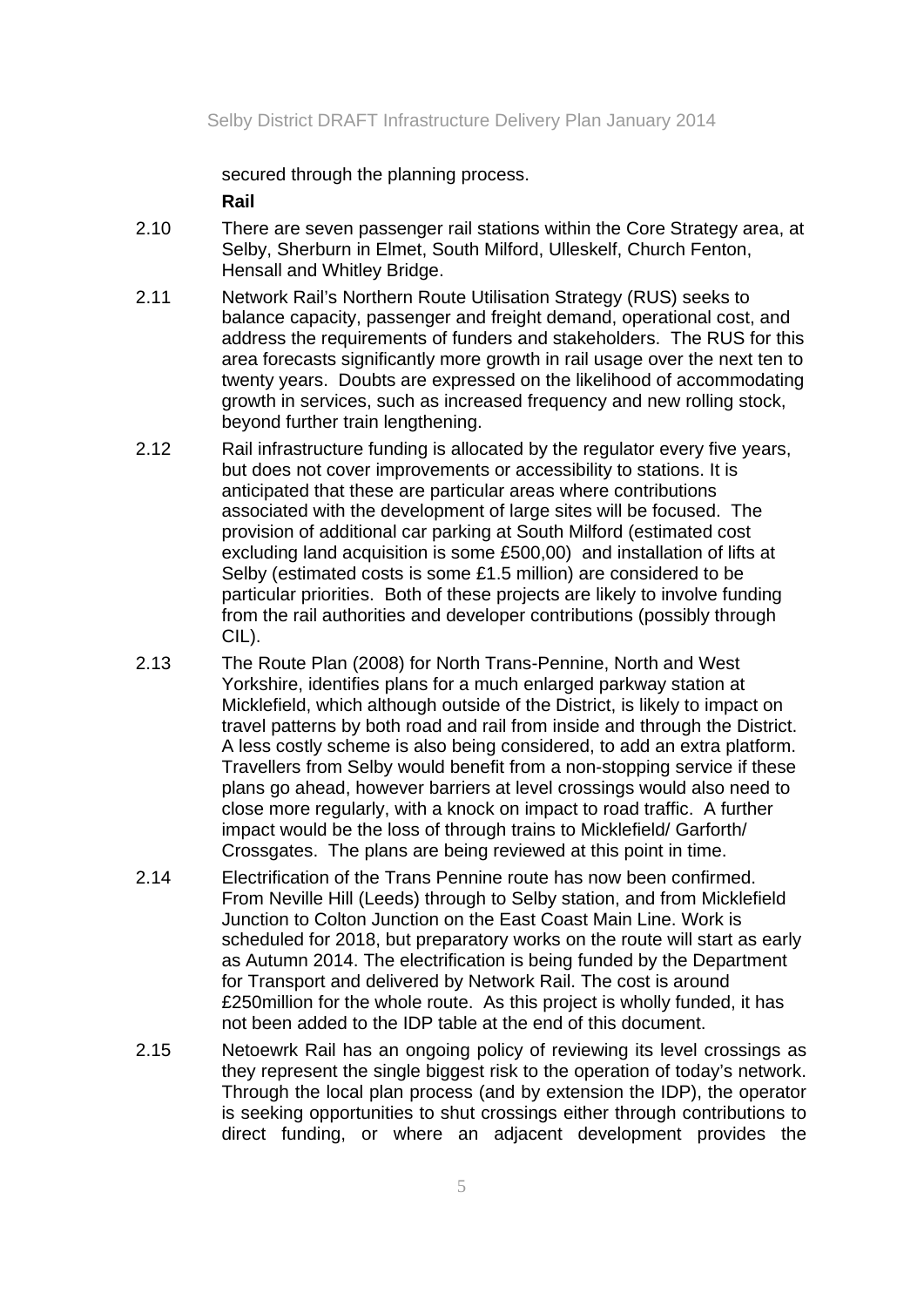opportunity (such as the successful agreement at Olympia Park).

- 2.16 Recent funding announcements mean that most well used services can expect to have an extra carriage added, leading to capacity to seat up to 100 more passengers on each journey.
- 2.17 A 'Yorkshire Card' (along the lines of the Oyster Card used on London Transport<sup>2</sup>) is also being considered within the plan period. This could mean that residents use local stations, rather than travelling to stations inside the West Yorkshire boundaries, to access cheaper fares.
- 2.18 The franchises that affect the District expire this year and this will be a time for those organisations bidding for the contracts to consult with the Council. Any new plans will be included in revisions of the IDP.
- 2.19 No strategic deficiency has been highlighted that cannot be accommodated through the planning process.

## **Energy**

- 2.20 National Grid own both the electricity transmission network and the high pressure gas transmission system present in the District, providing electricity supplies from generating stations to local distribution companies in the Core Strategy area. No capacity issues have been identified which would constrain growth planned through the life of the Core Strategy.
- 2.21 CE Electric UK is responsible for delivering electricity in the District through its subsidiary company Yorkshire Electric Distribution (YEDL). The company is in a monopoly position and regulated by Ofgem. The main drivers for investment are asset conditions and customer requests for new or improved connection capacity. The company is a consultee on all policy documents. Yorkshire Electricity Long Term Development Statement provides information on local capacity.
- 2.22 The infrastructure that forms an essential part of the gas transmission system includes Northern Gas Networks, who are responsible for distributing gas to homes and businesses on behalf of companies who own gas. Gas is not available in all parts of the District, and Development through the SAPP is not dependent upon supply as LPG, oil and electricity are also available in place of gas to serve the energy needs of the District.
- 2.23 No strategic deficiencies in delivering energy have been highlighted.

## **Water and Drainage Water Supply**

2.24 Water Supply within the Core Strategy area is provided by Yorkshire Water (YW). There are two important aquifers – the Sherwood

 $<sup>2</sup>$  i.e. a smartcard that stores credit, can be loaded with other passes and offers cheaper travel</sup>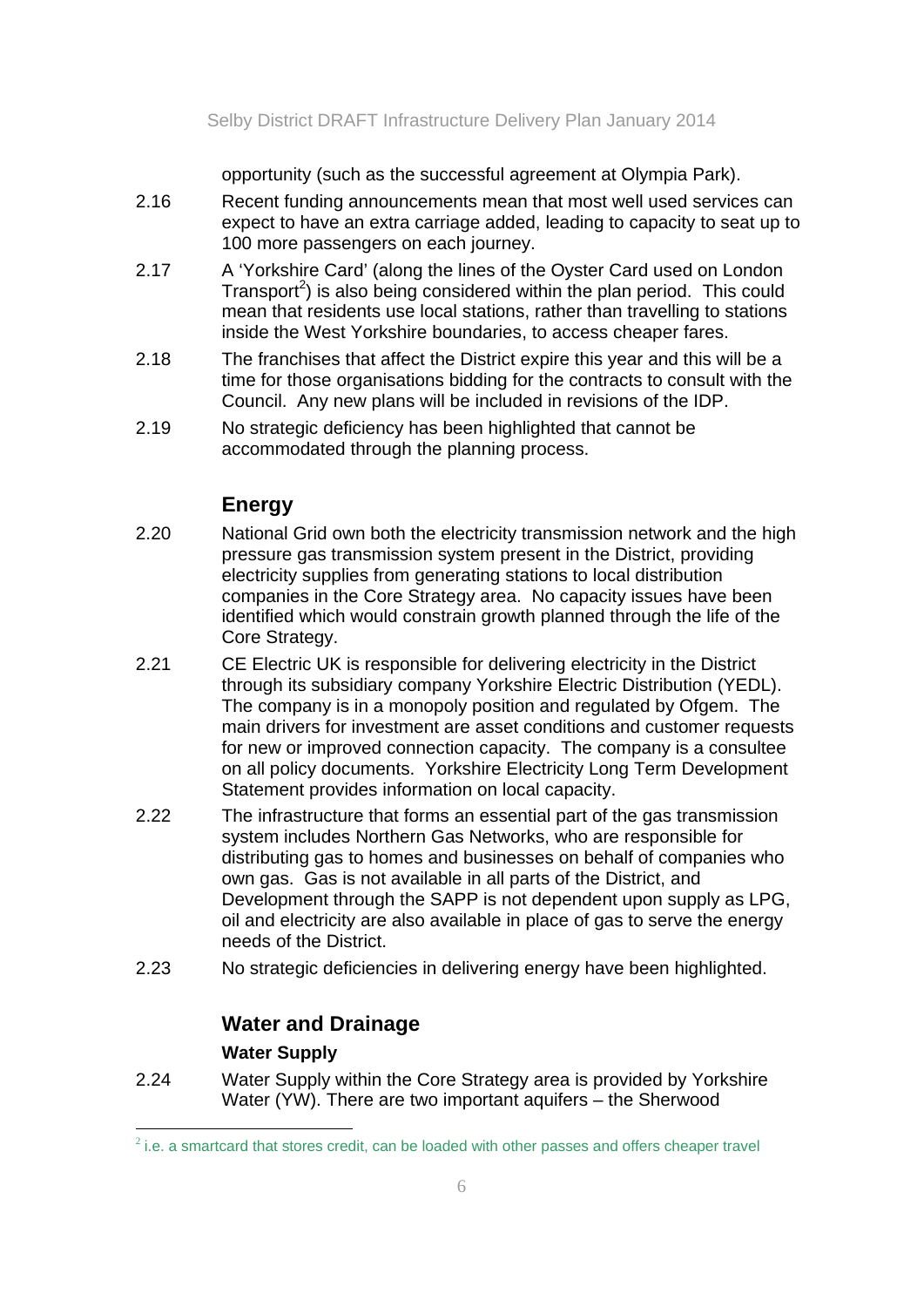Sandstone Aquifer to the west of Selby, and the Magnesian Limestone Aquifer situated along the western side of the District. A service Reservoir also lies under Brayton Barff which is fed by rivers and groundwater.

- 2.25 The Environment Agency (EA) advise that the principal aquifer serving the District (the Sherwood Sandstone Aquifer) with public water supply is now fully committed, meaning that new abstraction licences will only be granted from the River Aire or Selby Canal.
- 2.26 Water to serve new housing developments will be available as part of the public water supply from the Yorkshire Water grid. YW advise that supply is unlikely to be a constraint, as powers exist and measures are in place to ensure supply.

#### **Flood Risk Management**

- 2.27 The EA has been actively involved in the preparation of the Council's Strategic Flood Risk Assessment, including the stages of strategic site selection and distribution options. The EA advise that the document demonstrates a robust knowledge of the flood risk challenges in the District.
- 2.28 Flood defences are present within the District, and in recent years Selby and the surrounding area have been provided with modern flood defences in order to protect it from the sort of major flooding event that occurred in the year 2000.

The EA has action plans for 0-5, 5-10 and 10-15 year periods in the District. The most significant planned capital schemes are identified below:

- **Tadcaster Flood Defences**  Approx cost of improvements £5 Million (lifetime cost of protection at 1:100 standard is £37.3 million, duration of work = 2 years). Project in medium term plan. Risk = Landowners objection to scheme.
- **Selby Dam Pumping Station** Approx cost £3 million. Options  $=$  Increase pump capacity or build new Pumping Station. Risk  $=$ power failure can lead to property flooding.
- **Cawood Flood Defences (Right Bank)** Approx cost of improvements =  $£10$  million. Four options exist which need feasibility study carrying out. Risk = Failure of defences potential impact on the Village and Selby Dam. Project in the medium term plan.
- **Ulleskelf Flood Defences**  Approx cost of rebuild = £10 million. Project in medium term plan. Risk = Scheme not yet developed, predict poor cost benefits.

Climate change and changes to Flood Defence Infrastructure Funding also pose significant problems in terms of potential increased flooding and greater constraints in accessing capital funds. The costs associated with the flood risk management scheme can be refined once the schemes are progressed into detailed design stage. The current figures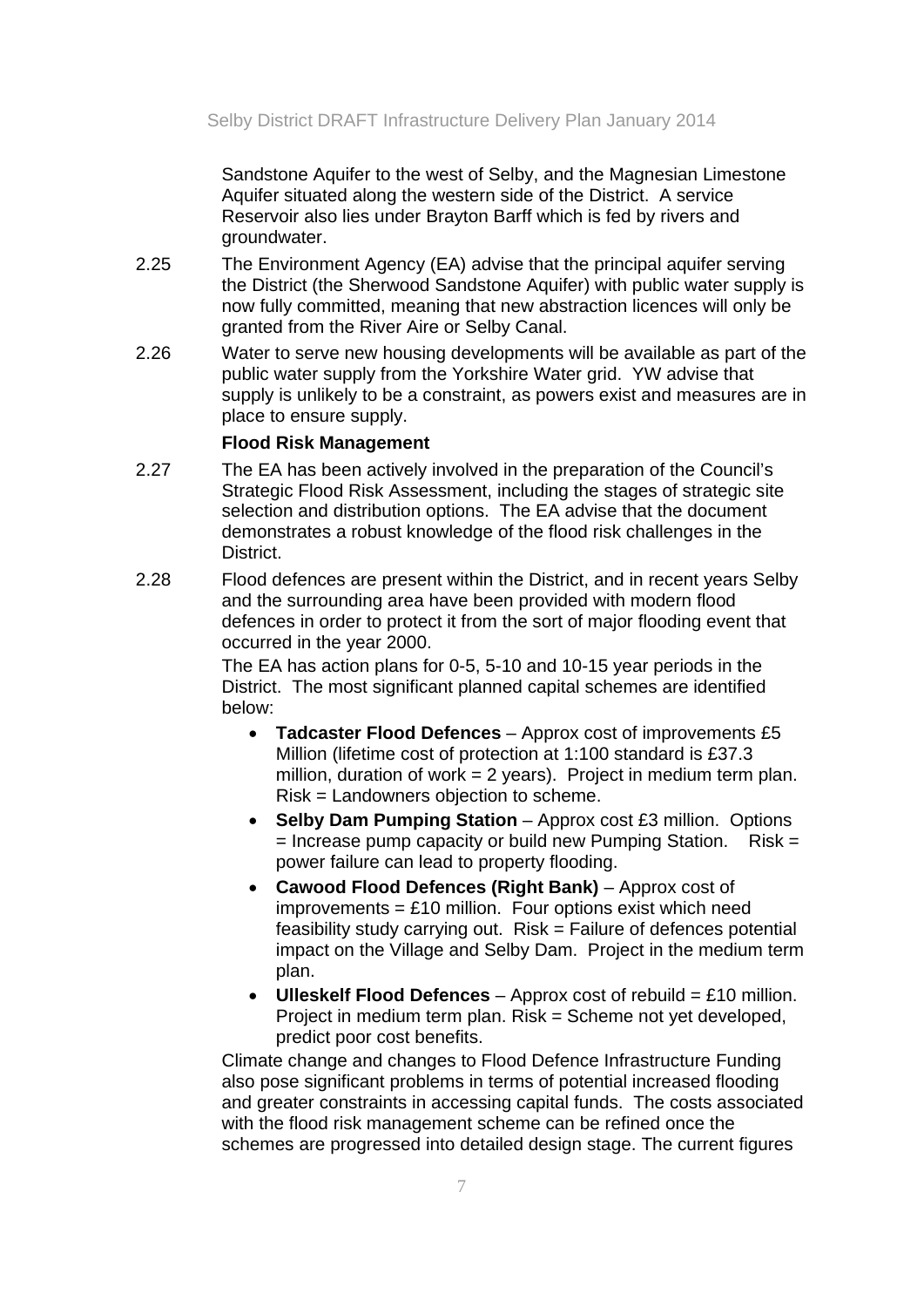are approximations. Due to funding uncertainty in the future, it is anticipated that schemes planned for delivery from 2016 onwards will require external contributions, which could be sought through developer contributions, a CIL or similar mechanism.

### **Waste Water**

- 2.29 Yorkshire Water has been actively involved in the preparation of the Core Strategy providing advice on the potential for future expansion of settlements in terms of the capacity of Waste Water Treatment Works and the sewerage system.
- 2.30 Yorkshire Water has five year investment periods, and uses population forecasts to plan allocation of funds. The 2015-2020 Business Plan proposals consider the level of growth of the Core Strategy and can be accounted for and capacity be made available. Completion of necessary investment is scheduled up to March 2020.
- 2.31 Developer Contributions may be necessary to fund improvements to infrastructure where capacity issues exist. Once allocations are firmed up, more assessment of capacity can be made.

#### **Surface Water Drainage**

2.32 In parts of the District deficiencies exist in surface water drainage capacity, however, various options exist to cope with this situation where new development is proposed on Greenfield sites. This will be dealt with at application stage, and through the Building Regulations process.

### **Land Drainage**

- 2.33 A number of Internal Drainage Boards that are members of the York Consortium of Drainage Boards, together with The Selby Area Internal Drainage Board is responsible for land drainage. A number of watercourses rely on a final pumped discharge into main rivers. Pumping Stations are generally at capacity, and cannot accept significant increased flows to them.
- 2.34 The Internal Drainage Boards are a regular consultee on policy documents and planning applications, and are committed to early consultation on proposed site allocations and development plans. No strategic deficiency in relation to water supply, waste water treatment and land drainage has been highlighted that cannot be accommodated through the planning process.

## **Waste Management**

2.35 As part of its long term waste strategy 'Lets Talk Less Rubbish', the York and North Yorkshire Waste Partnership has agreed a network of Waste Transfer Stations (WTS), where waste will be bulked and transported to a central Waste Recovery Park which will provide recycling and energy recovery. The Partnership has secured land to accommodate a WTS in close proximity to Selby Town, which will need to be in operation from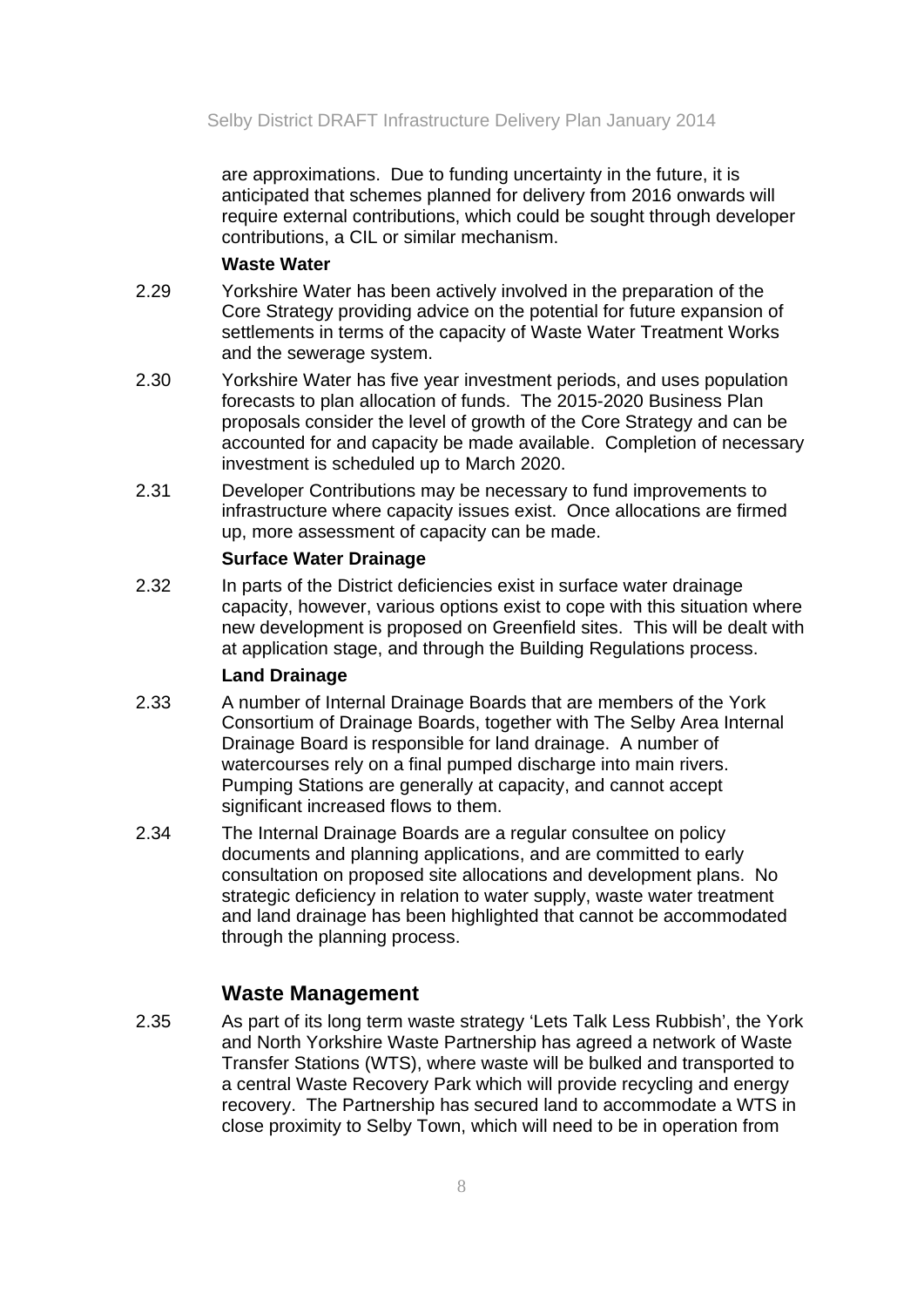when the treatment plant begins operation. It is anticipated that the finance for these facilities will not involve the need for developer contributions, and that it is not anticipated that there are not any strategic issues relating to the supply of this infrastructure.

2.36 More recently, waste issues are being addressed through the emerging NYCC Joint Minerals and Waste Local Plan that is being prepared 2013 present.

### **Education**

#### **Schools**

- 2.37 North Yorkshire County Council is the Local Education Authority for the District. Selby is served by a number of Primary Schools and six Secondary Schools (Selby High School, Barlby High School, Brayton High School, Sherburn High School, Holy Family RC High School Carlton, and Tadcaster Grammar School). Knaresborough King James, Fulford and Snaith School are situated outside of the District and serve a number of Parishes on the fringes of the District. Capacity issues are highlighted in Appendix 1; however detailed costs cannot be established until the scale and timescale of growth is confirmed in any particular locality.
- 2.38 In terms of the Designated Service Villages, NYCC indicate that seven primary schools are unlikely to be able to support additional pupils from new housing without expansion of the existing school facilities. Other villages may also fall into this group, depending on the level of allocations planned. It is also noted that the proposed expansion levels at Sherburn and Tadcaster could not be absorbed by local primary schools, with significant shortfalls anticipated. Developer contributions will be therefore necessary to ensure adequate capacity is provided, and the recent permission on the Phase 2 site in Sherburn is addressing this through a Section 106 agreement.
- 2.39 The capacity of Tadcaster Grammar School will also need to be closely monitored, as it is impacted on by preferences of families who live outside of the District.
- 2.40 The planning application for the Olympia Park Strategic Development Site is addressing education needs through negotiation of a Section 106 agreement.
- 2.41 It is likely that the amount of developer contributions gathered through S106 and/or CIL will not be sufficient to deliver the necessary expansion in local schools capacity. As such, NYCC would need to supplement this by prioritising capital for additional school places (either at existing sites where appropriate or new sites). Previously this would have been incorporated within the NYCC capital programme, but uncertainty exists around the future of capital for schools, due to limited financial settlements.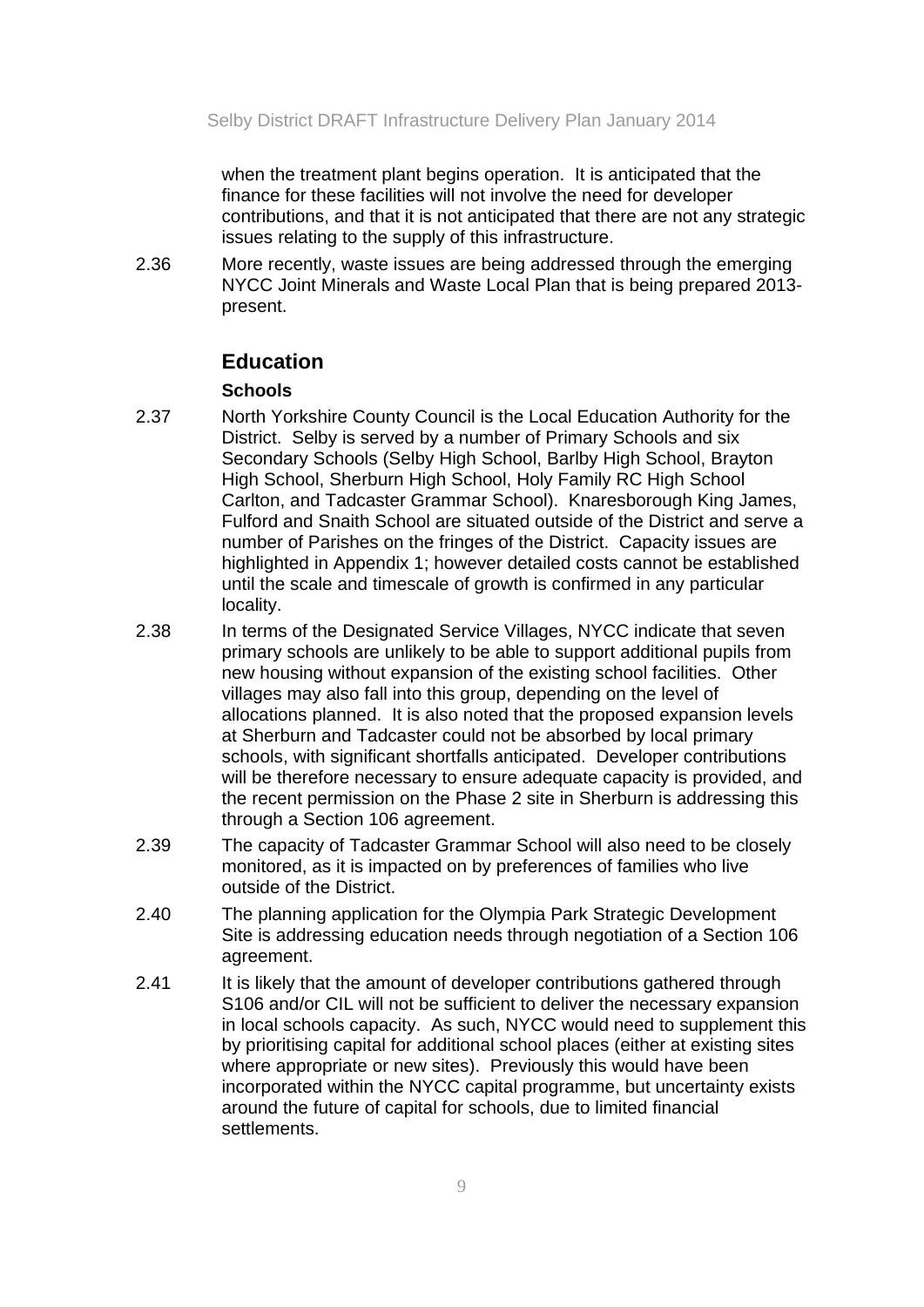2.42 The Education Authority is being kept involved in development proposals and masterplanning exercises, to enable them to provide relevant and current data.

### **Children's Centres**

- 2.43 Children's Centres are a focal point for Early Years Services, dealing with prospective parents and families with children up to the age of five.
- 2.44 There are five Children's Centres in the District at Tadcaster, Sherburn in Elmet, Selby South, Selby North, and Brotherton, Byram & Fairburn. The centres provide a range of services relating to community health services, outreach to vulnerable families, information and advice, support to childminders, activities for children and parents/carers, together with links to Jobcentre Plus, all brought together under one roof.
- 2.45 No strategic deficiency has been highlighted in relation to primary and secondary education that cannot be accommodated through the planning process.

## **Adult and Community Services**

2.46 North Yorkshire County Council provides support and help for adults in the District. One of the Commissioning Aims of the Strategic Commissioning Plan for Adult and Community Services (Strategic Commissioning for Independence, Well-being and Choice 2007-2022) is 'The Right Place to Live', which calls for a range of affordable and appropriate housing to meet people's needs. The County Council's policy is to move away from residential care for the elderly and towards Extra Care Housing of mixed tenure. Such housing can also cater for the needs of vulnerable adults. As well as specialist housing, mainstream housing also needs to take account of the needs of an ageing population, through the use of Lifetime Homes standards. Further details will be explored through the masterplanning of significant developments, and no strategic deficiency has been highlighted that cannot be accommodated through the planning process.

## **Health**

- 2.47 North Yorkshire and York Primary Care Trust (NYYPCT) are responsible for health care within the Core Strategy area. The Strategic Plan 'Healthier Lives 2010-2015' guides work over the next 5 years. Key priorities of the strategy are to focus on 'care in the community' to ensure that people receive care closer to home whenever possible, to tackle the way that dementia services are coordinated, and to support the population in changing to healthier patterns of behaviour.
- 2.48 The New Selby War Memorial Hospital opened in 2011 alongside a new Civic Centre. The Hospital deals with day patients, but more focussed care is provided in York and Leeds hospitals.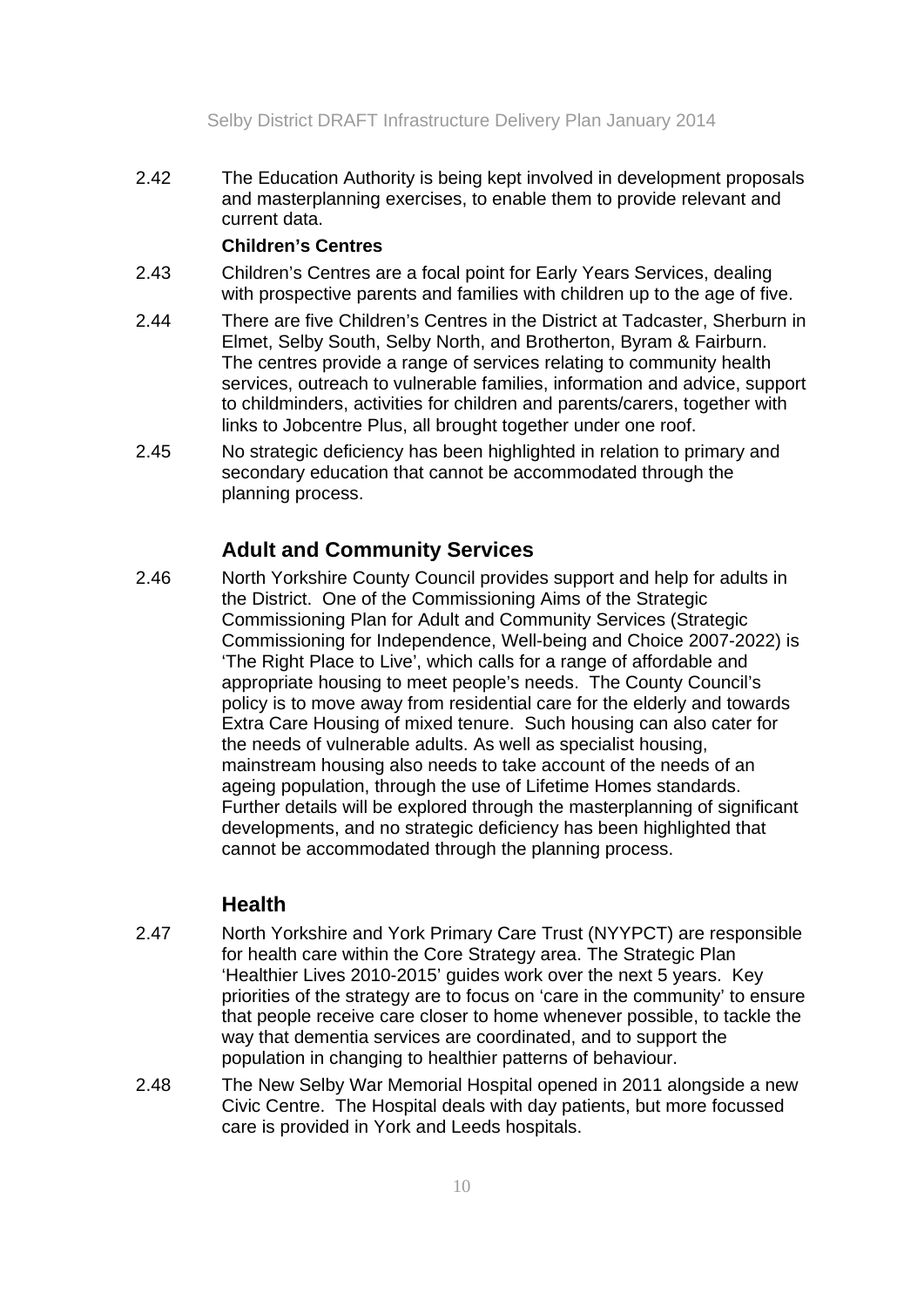There are three Doctor's surgeries in Selby: they each cover Selby and the surrounding area including the settlements which may accommodate additional development such as Barlby/Osgodby, Brayton, Thorpe Willoughby, Cawood, Hambleton, and Hemingbrough.

- Posterngate Surgery (also has a branch in Hemingbrough). The limited size of Surgery sites indicates a capacity gap in the future.
- Scott Road Medical Centre in Selby is almost at capacity and will require additional capacity to be developed to accommodate growth within its catchment area. Estimated costs for the required extension are in the region of £500,000.
- Beech Tree Surgery in Selby has branches in Riccall and Carlton and indicates an imminent capacity problem for the main site, which requires an extension to cope with future additional patients. Estimated costs for the required extension are in the region of £750,000.
- 2.49 Elsewhere in the District, Surgeries are found in Sherburn in Elmet and Tadcaster, and these serve the wider rural areas. In the south of the District, medical facilities are frequently provided in other Local Authority areas. No strategic deficiencies have been found in medical provision.
- 2.50 A small number of private and NHS Dentists are found in the three towns. It is understood that capacity exists for additional dental patients.

## **Emergency Services**

### **Police**

- 2.51 North Yorkshire Constabulary is responsible for policing. In the period up to 2026 any requirements for increased policing capacity will be met as required. This could include extensions to police buildings and/or recruitment of additional police officers, although it is noted in the short term at least that the service is constrained by funding issues.
- 2.52 The Police are consulted on all new policy documents and relevant planning applications so that they can have an impact through 'planning out crime'.

### **Fire**

- 2.53 North Yorkshire Fire and Rescue Service provide the fire and rescue service across Selby District. The services provided to the community entail prevention, fire protection and intervention. Selby District is served by stations in Selby and Tadcaster that are crewed during the day by fire-fighters who are also on call outside of the crewed hours. Both sites are being considered for refurbishment within the next five years, however, this is not anticipated to impact on service delivery.
- 2.54 Sherburn in Elmet is reliant on fire services provided through Selby and Tadcaster.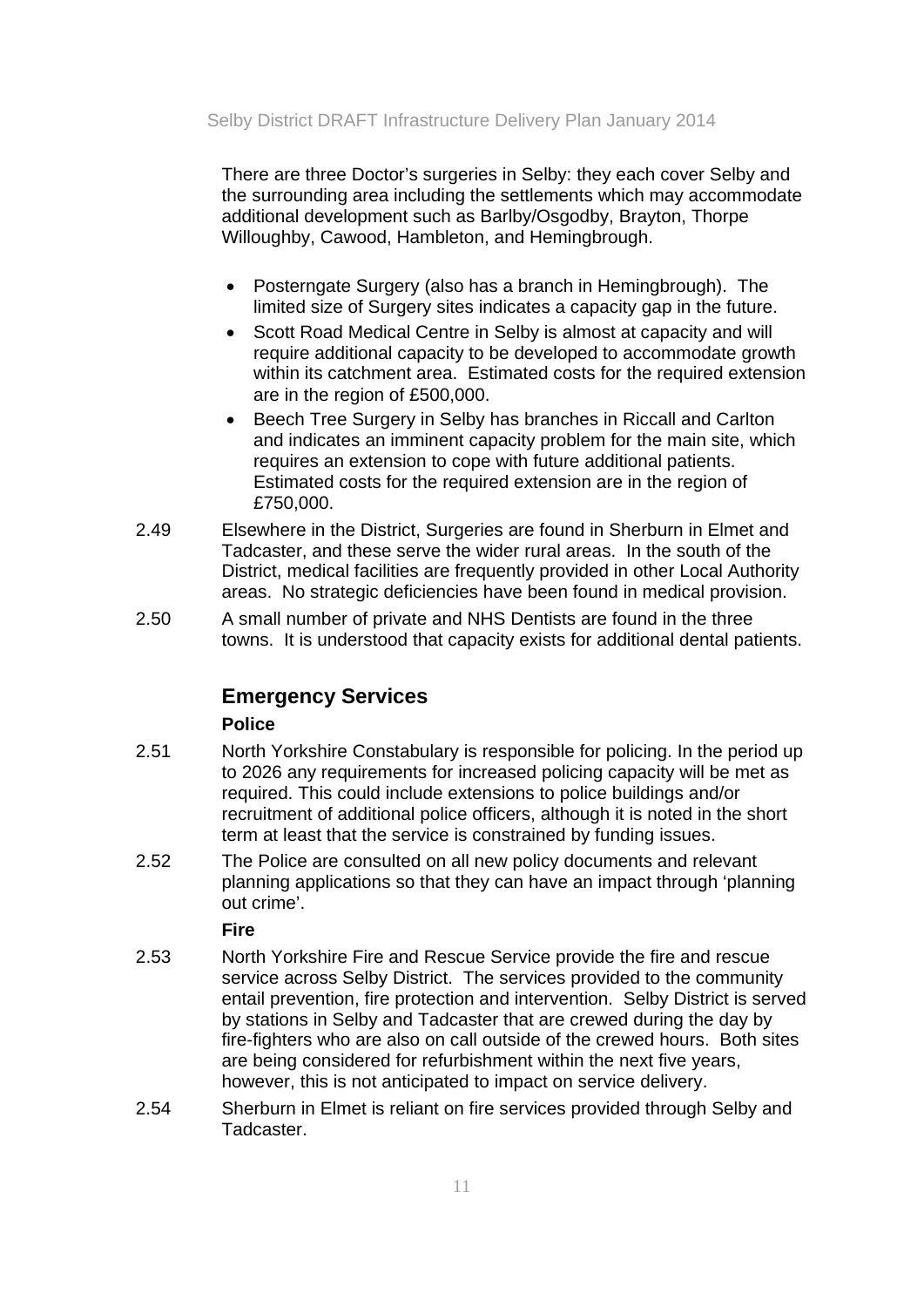2.55 The Fire Service are invited to be involved on the consultation of all new policy documents and are official consultees on particular relevant planning applications.

### **Ambulance**

- 2.56 The North Yorkshire Ambulance Service operates within the Core Strategy area, and is responsible for providing emergency, urgent and non-urgent ambulance and transport services and out-of-hours unscheduled care services. Their Business Plan sets out plans to develop a comprehensive Estates Strategy.
- 2.57 No strategic deficiency has been highlighted in relation to emergency services.

## **Leisure**

- 2.58 There are fitness and leisure centres at Selby (Abbey Leisure) and Tadcaster, both of which are managed on behalf of the Council by a Leisure Trust. Facilities at Selby are being expanded with a new Swimming and leisure centre in 2014, following a devastating fire in 2012.
- 2.59 Several smaller privately owned health and fitness facilities operate in the District and one national multiple fitness club operates in Selby Town. Some community halls also provide a range of indoor sports facilities.
- 2.60 As part of a recently granted employment scheme in Selby, a new sports field is being developed at the Selby College site, which will be for use by anyone living in the District.
- 2.61 A number of local semi-professional and amateur sports clubs have indicated a desire for new or improved facilities across the District. A number of Parish Councils have also indicated a desire for additional open spaces and/or play equipment.

## **Community Facilities**

### **Community Halls**

2.62 A recent Parish Services survey has identified 58 Community Halls within the District. These provide places for communities to meet, as well as accommodating activities such as evening classes and fitness opportunities.

### **Libraries**

2.63 There are four libraries within the Core Strategy area, at Selby, Sherburn in Elmet, Barlby and Tadcaster, together with mobile library services across the District. These services are provided by North Yorkshire County Council. NYCC provides funding for Community Libraries and for upgrades to ICT systems. The library service is currently being reviewed.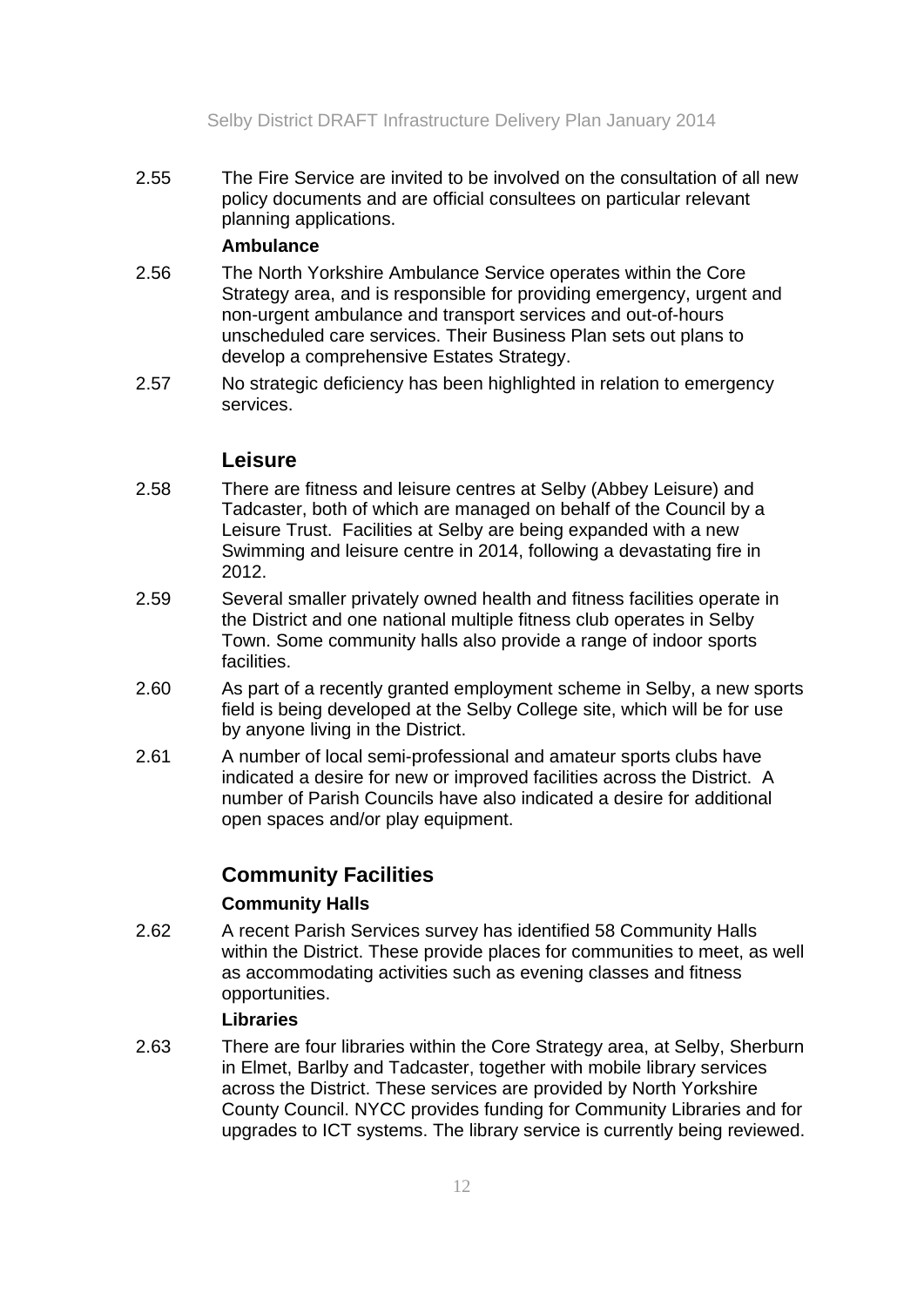### **Cemeteries**

- 2.64 There are large cemeteries in Selby at Westfield Road, On Leeds Road in Tadcaster, and Church Hill, Sherburn in Elmet. Most villages across the District also have a smaller cemetery. There are no crematoria in the District, but close by in Pontefract and York.
- 2.65 There is a growing need for cemeteries in the District, with several Parish Councils indicating a shortage of burial plots, notably in Sherburn in Elmet and Monk Fryston.

### **Green Infrastructure**

- 2.66 The provision of open spaces for recreation and sport combined with wildlife habitats and other green spaces and the incorporation in developments of environmental assets such as green roofs and sustainable drainage systems, both within the District and in adjoining authorities, make an important contribution to the quality of life, and helps mitigate the impact of development on the local community and biodiversity. In addition, as Green Infrastructure (GI) can provide social, economic and environmental benefits to those who live and work in the District it is important for GI to be integrated into developments that are planned for the District over the life of the Core Strategy, including the strategic development site at Olympia Park. Green Infrastructure should be linked up to the wider network to connect habitats and improve environments.
- 2.67 Selby District contains many nationally and internationally designated nature conservation sites, including the River Derwent, Fairburn Ings and Skipwith Common. Locally-designated Sites of Importance for Nature Conservation (SINC) add to biodiversity interest in the district. There is a need to ensure the network is protected, and impacts from development managed. The potential impact of individual development sites will be addressed in connection with the SAPP, taking advice from key stakeholders who are experts in the field.
- 2.68 There is a varied and comprehensive supply of public open space provided within the Core Strategy area, comprising equipped and informal play spaces, sports facilities, greens, parks & gardens and allotments. Many of these spaces are managed by parish and town councils, together with Schools, clubs, the District Council and private landowners. The planned provision of new public open spaces and improvements to existing spaces will be negotiated and provided through individual planning consents, however, significant development sites will need to demonstrate from early planning stages a strategic approach to embedding GI benefits in a scheme and how it will connect to the wider environment.
- 2.69 Leeds City Region has produced a GI Strategy and Delivery Plan, both of which will guide future provision of GI in the District. Additionally,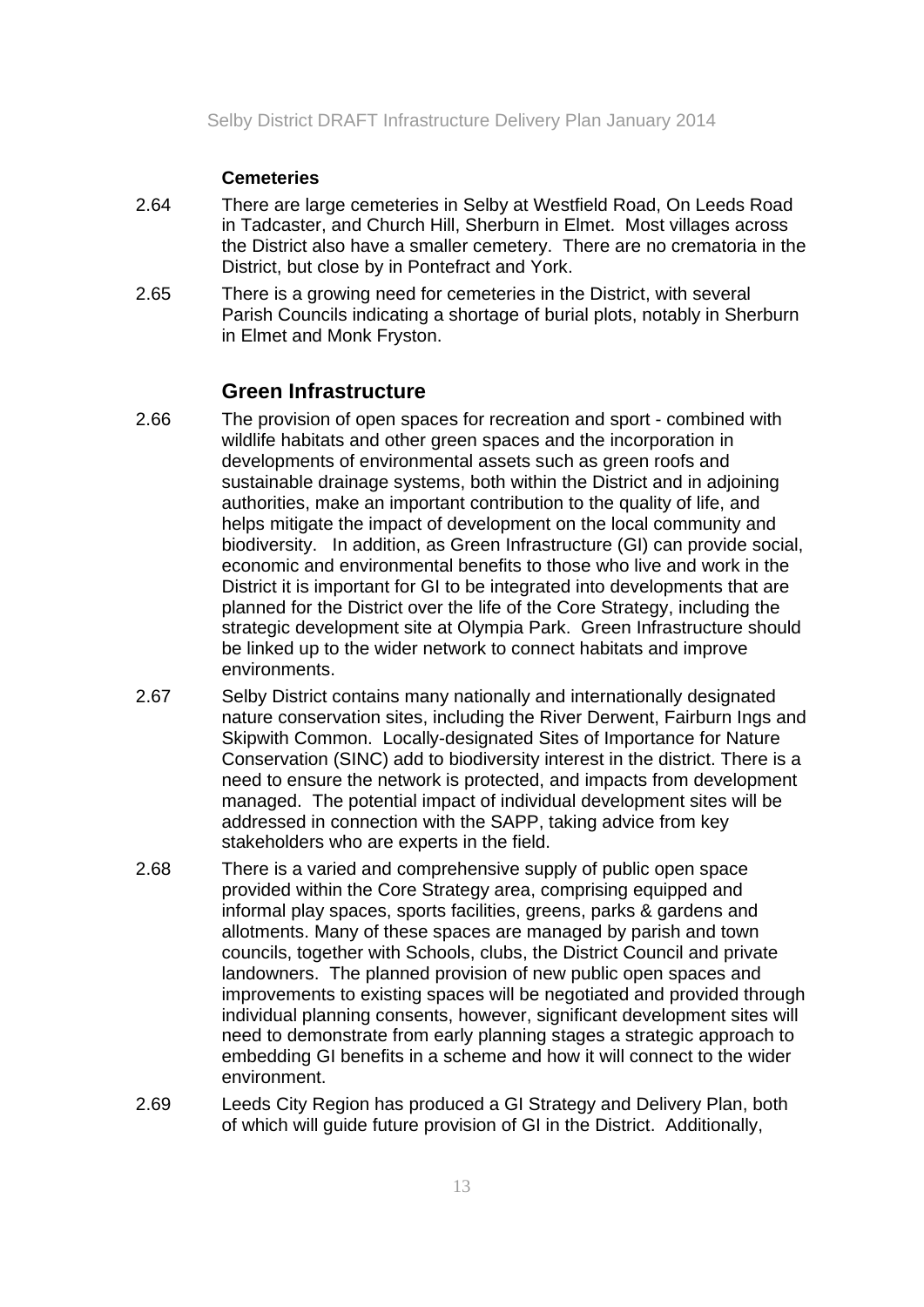Natural England has mapped GI corridors, opportunities and deficiencies in the City Region, with the help of Local Authorities. This will form useful evidence to guide new development.

# **3. Phasing of Development**

- 3.1 Allocations in the SAPP are not to be phased (released in blocks) as this will artificially stunt the supply of housing. Phasing is only proposed in Tadcaster where due to local land availability issues, there may be a phased release of sites where earlier phases fail to deliver. This will not upset the overall need for infrastructure improvement, but may impact upon the timing of this.
- 3.2 Although all sites will be released together at the adoption of the SAPP, there are likely to be "bottlenecks" in infrastructure capacity that cool the rate of delivery in some places. This should not be considered a constraint to prevent allocations, but there must be recognition of these technical constraints in the SAPP, and in CIL.

## **Known infrastructure improvements**

- 3.3 The table in Appendix 1 lists a range of infrastructure projects that have estimated cost attributed to them. These projects have been established to support the Core Strategy IDP, and following consultation with infrastructure providers, developers and community groups on a number of occasions over the last 3 years, has been updated.
- 3.4 The projects encompass a raft of scales and types of developments, and not all are directly related to growth in the settlements in the hierarchy, but more generally to accommodate growth in the District. The projects are presented as known at this point in time, but as the SAPP and CIL progress, it is highly likely that further projects will be added.
- 3.5 The costs of infrastructure must be borne through a combination of funding sources: Government grants and subsidies,  $3<sup>rd</sup>$  party funds, Statutory Undertakers Obligations, and Developer Contributions among the most significant sources. The IDP is not intended to ensure all infrastructure is installed and accounted for, but instead it is to guide the allocations and policy development work with a clearer understanding of infrastructure implications. The IDP will also assist the delivery of a CIL charging mechanism.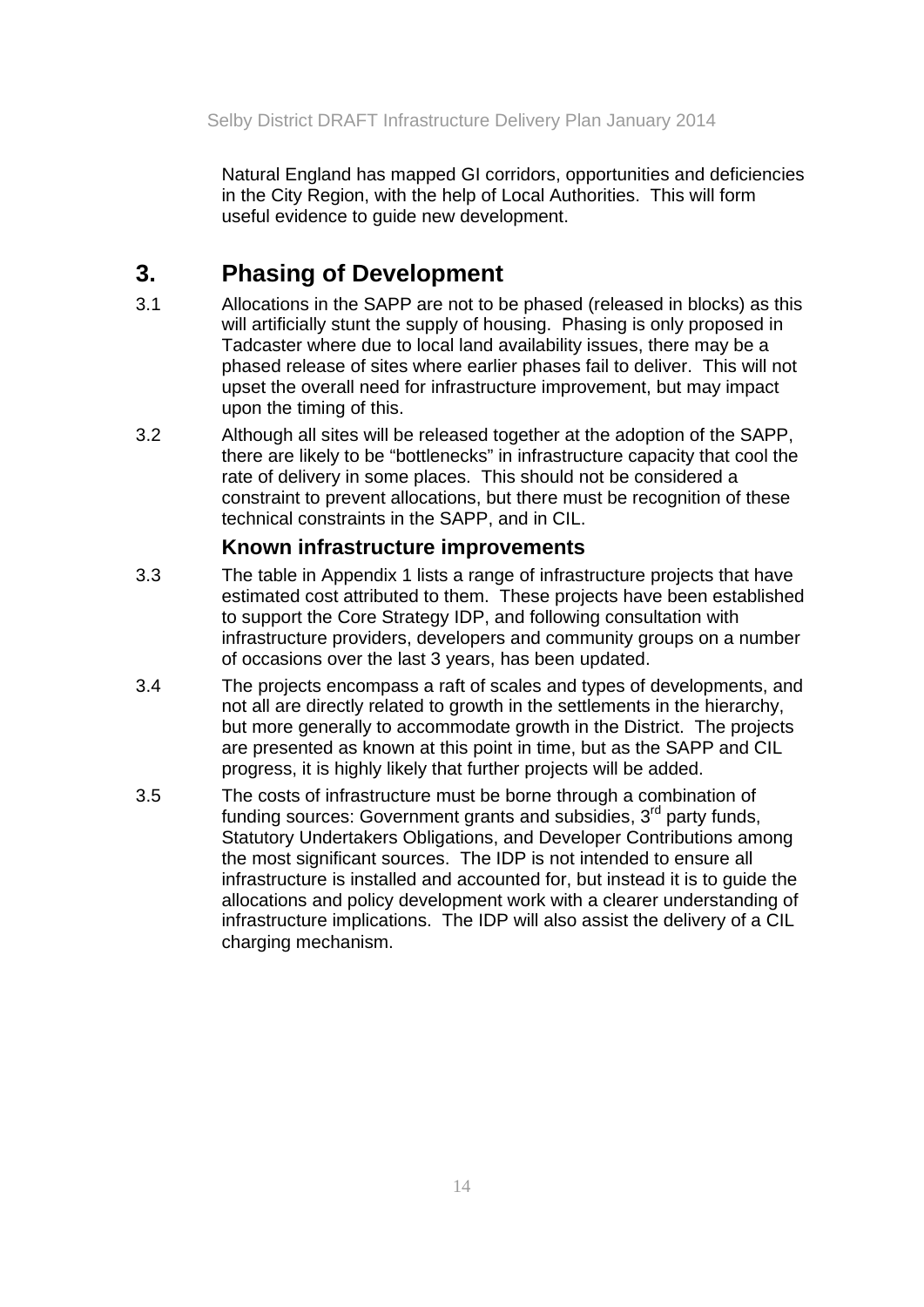## **4. Settlement summaries**

- 4.1 The following summaries provide a checklist of the most important Infrastructure delivery issues that need to be addressed in planning to accommodate new development proposed through the SAPP. This document focuses on infrastructure requirements of strategic significance to the delivery of development proposed through the Core Strategy. Identifying Infrastructure requirements helps to give certainty to future plans, but it is inevitable that gaps in data will exist until development levels and precise locations emerge.
- 4.2 As development site options are further refined and phasing becomes more certain through the SAPP, contributing stakeholders will be able to add more detail of site specific relevance. It should be noted that some site-specific information need not be addressed in this IDP – such as new access arrangements to sites (eg a junction) or the installation of an electricity transformer station in a new estate. These things are specific to each site and will be absorbed by the development of that site in the normal way.

## **Principal Town**

4.3 **Selby –** The town is the largest**,** most self-contained settlement, and therefore the best placed to accommodate the highest level of growth. Selby town is well linked by road, rail and bus services, is protected by new flood defences and is served by an appropriate level of healthcare, education facilities and services. The additional infrastructure provision necessary to support development in the town includes additions to Schools and healthcare facilities, highways improvements and mitigation works, Extra Care housing, start up funds to support any new bus routes, and the provision of lifts at the Railway Station.

## **Local Service Centres**

- 4.4 **Sherburn in Elmet**  is one of the next tier of settlements that provides good access to employment, services and homes and is well situated to access additional employment in York and the rest of Yorkshire with good rail, bus and road links. It is anticipated that development would need to be in step with growth in infrastructure across the board, with stakeholders highlighting the need to accommodate Primary School growth, Extra Care housing, and to manage any additional traffic onto the Strategic Road Network. A recent planning application for large scale housing growth is addressing these issues through the negotiation of a Section 106 agreement.
- 4.5 **Tadcaster** The town joins Sherburn in the second tier of the settlement hierarchy. It has a traditional centre, longstanding businesses, good road and bus links, and a range of services. Tadcaster is popular as a home for those who commute to nearby Leeds, York and other towns and cities, but has suffered from limited growth in the past. For the town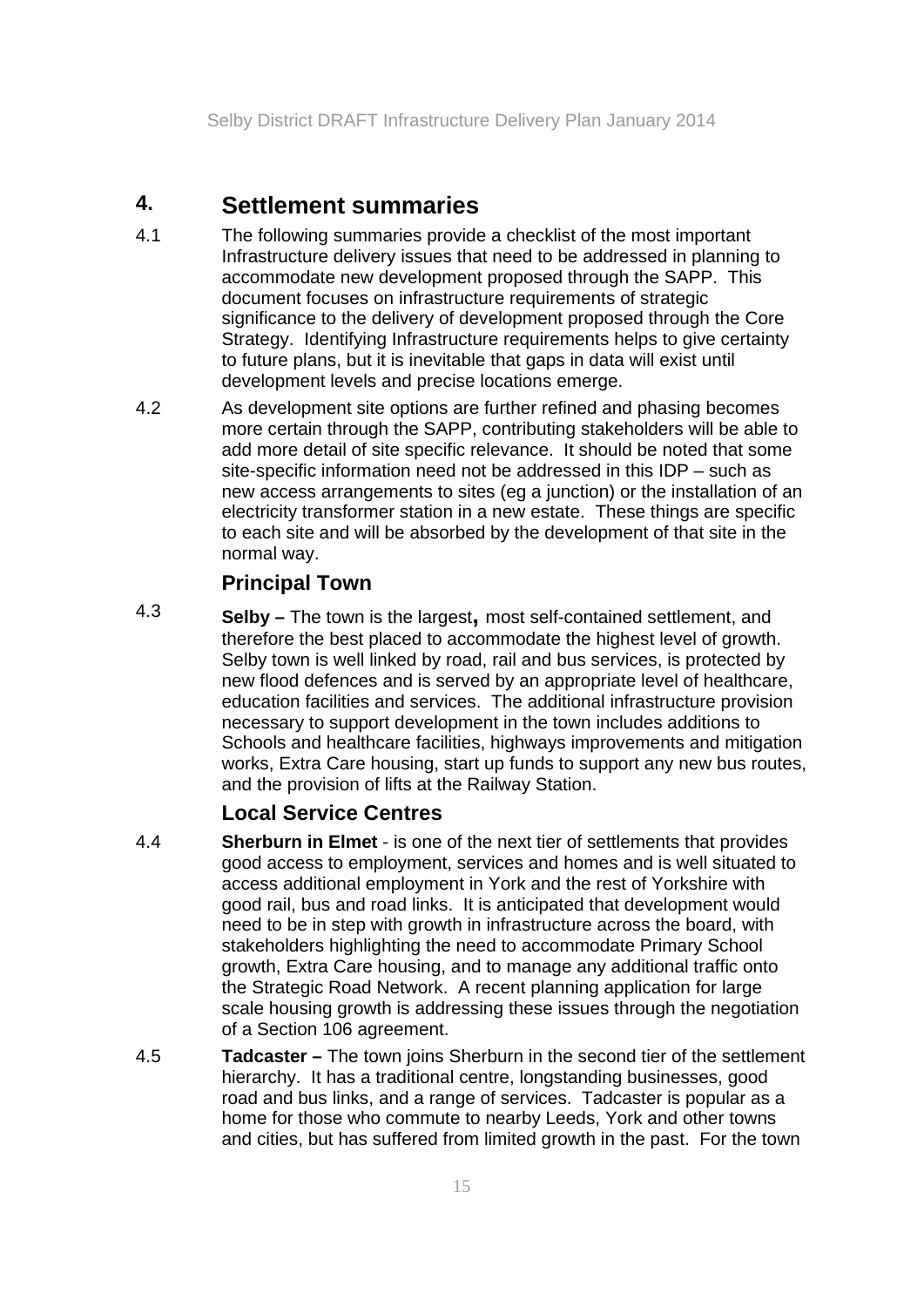to accommodate the growth indicated in the Core Strategy and keep pace with the rest of the District - water, drainage and flood alleviation – need to be supplemented, together with the need for additions to education facilities, and extra care housing.

## **Designated Service Villages**

- 4.6 **Appleton Roebuck** Is the largest settlement in a network of villages and is striving to improve services which will support a reasonable level of growth. Water and drainage improvements will need planning in, together with possible extensions to the Primary School.
- 4.7 **Barlby/Osgodby**  Has a good level of combined services and infrastructure, but is also in close proximity to what is on offer in Selby town. It is anticipated that water and drainage issues will need to be addressed, together with the need for additional education capacity in order to keep pace with development. This excludes the requirements of Olympia Park Strategic Site, which is dealt with separately.
- 4.8 **Brayton**  The village lies adjacent to Selby Town, with good local services. There is a need for extended education capacity at primary level to cater for housing growth'
- 4.9 **Byram/Brotherton** These villages have good local services and access to larger centres outside of the district. The infrastructure that needs to be improved to accommodate growth includes water and drainage, and Primary education.
- 4.10 **Carlton** The village has a good level of local services, and in order to accommodate a level of growth Primary education will need to be supplemented, and water and drainage capacity will need to be enhanced in phase with development.
- 4.11 **Cawood** Has good local services and is connected by bus to Selby and York. Depending on the level of future development in Cawood an extension may be required at the Primary School. Flood defence works may also be required.
- 4.12 **Church Fenton** Is well connected by public transport to a range of larger settlements, and provides a good range of services itself. In order to accommodate a level of growth it is anticipated that water and drainage capacity will need improvement together with an extension to the Primary School.
- 4.13 **Eggborough/Whitley** Good range of services serve the combined villages, which make up the largest settlements in the south of the District. Good transport links. New developments would need to be in phase with water and drainage improvements, with demand management for highway use and a likely extension of the Primary School and Extra Care housing.
- 4.14 **Escrick**  A village with excellent services and facilities in close proximity and well connected to York by road and bus links. Depending on the level of development to be accommodated additional capacity in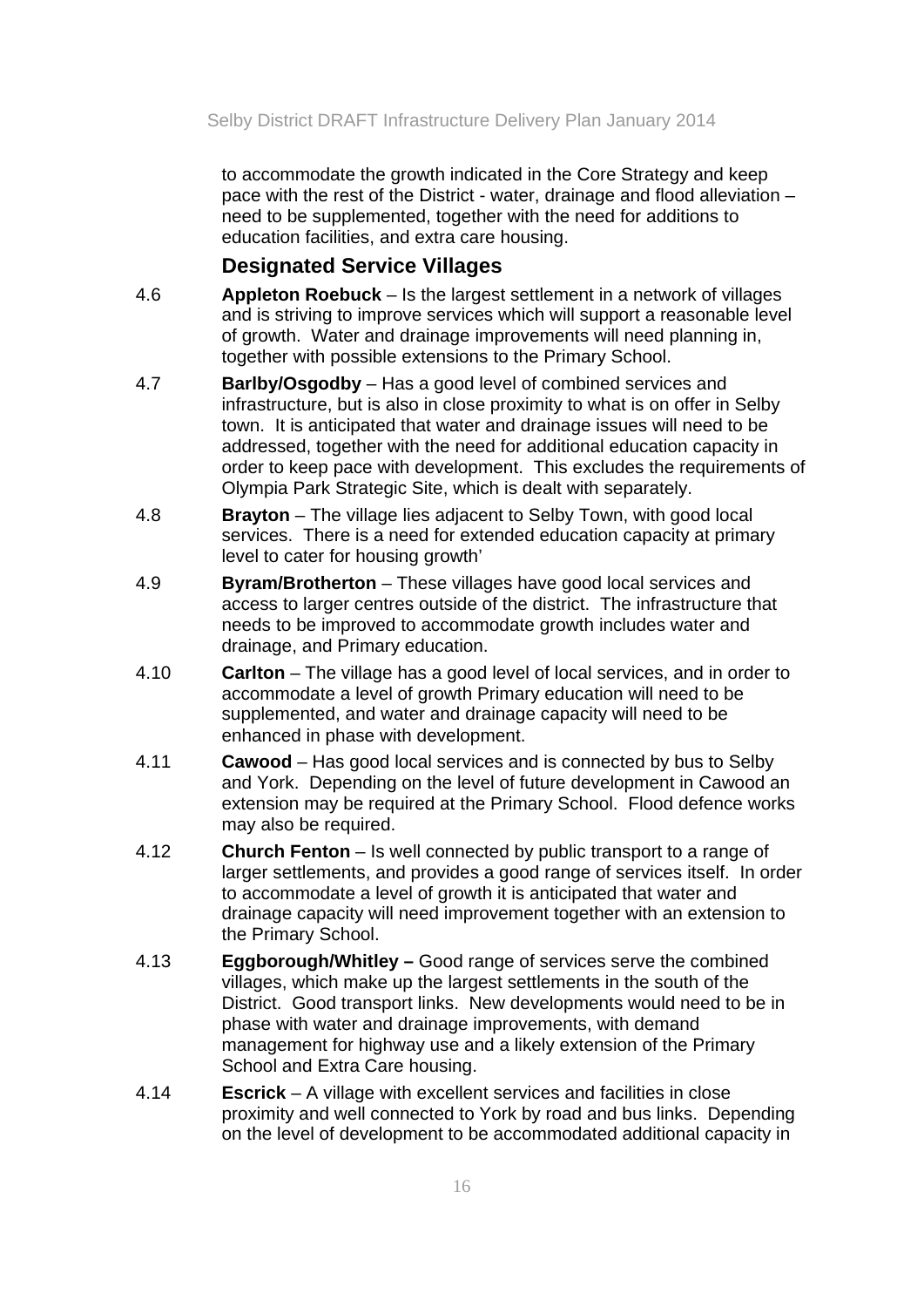the Primary School and water and drainage improvements may be required. Some highway improvements may also be necessary, subject to site appraisals.

- 4.15 **Hambleton**  Is well connected to services and employment opportunities. In order to accommodate development, capacity will be required at the Primary School, and improvements may be necessary to water and drainage infrastructure.
- 4.16 **Hemingbrough** Provides a good range of local services and infrastructure. Depending on the scale of development to be accommodated improvements to capacity for water and drainage, education and health may be required.
- 4.17 **Kellington** A village with limited services, but very well related to larger neighbours. Depending on the scale of development, an extension to the Primary School may be required and development should be in phase with improvements to the Waste Water Treatment Works.
- 4.18 **Monk Fryston/Hillam** Good range of combined local services. Depending on the level of development proposed, improvements may be required to water and drainage infrastructure and capacity added to the Primary School.
- 4.19 **North Duffield** Provides a good level of local services. The known capacity issues that will need to be addressed to accommodate development centres on Primary School capacity and the need for water and drainage improvements.
- 4.20 **Riccall** Provides a good level of local services and is well connected by highway and public transport to larger centres. Any proposed development will need to take into account capacity issues relating to Primary education and water and drainage infrastructure. Extra Care housing is also identified as an area of need.
- 4.21 **South Milford** Supplies good local services and in close proximity to Sherburn. The Railway Station will require improvements should its use be impacted upon by significant development in the surrounding area. Other travel impact will need to be taken into account and depending on the scale of development, the local Primary School may require an extension.
- 4.22 **Thorpe Willoughby** Good local services and access to Selby and larger settlements. To accommodate any new development the Waste Water Treatment Works in Hambleton will need investment. Added capacity at local Primary School may be needed. Extra Care housing is also identified as an area of need.
- 4.23 **Ulleskelf**  The village has limited local services, but is well linked by public transport to larger settlements. In order to accommodate any new development Primary School extension and capacity at Tadcaster Waste Water Treatment Works will need to be addressed. Flood alleviation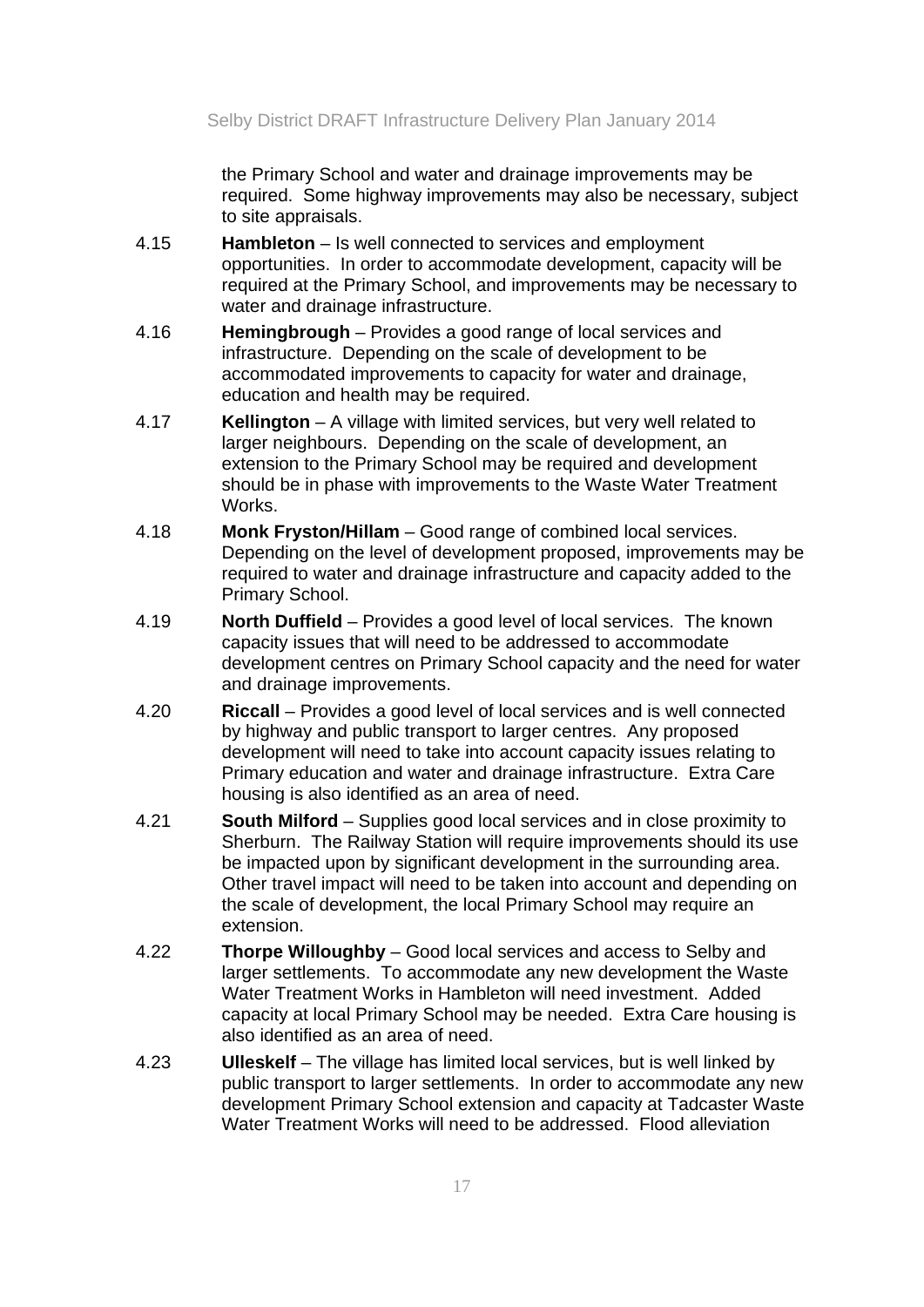remains an issue to investigate further in any site allocations.

# **5. Conclusion**

- 5.1 This IDP identifies the scale of infrastructure investment required to accommodate the Core Strategy aspirations for sustainable growth, bringing together the investment plans and development aspirations of many key organisations.
- 5.2 The SAPP, CIL and the IDP have been prepared in consultation with service and infrastructure providers, and no major constraints to the delivery of Core Strategy proposals have been identified.
- 5.3 The IDP is intended to be a working document that will be kept up to date as decisions are made and additional information is established.
- 5.4 The IDP is not intended to highlight constraints, but to flag issues around capacity that may be addressed in policy development to ensure development is accommodated sustainably.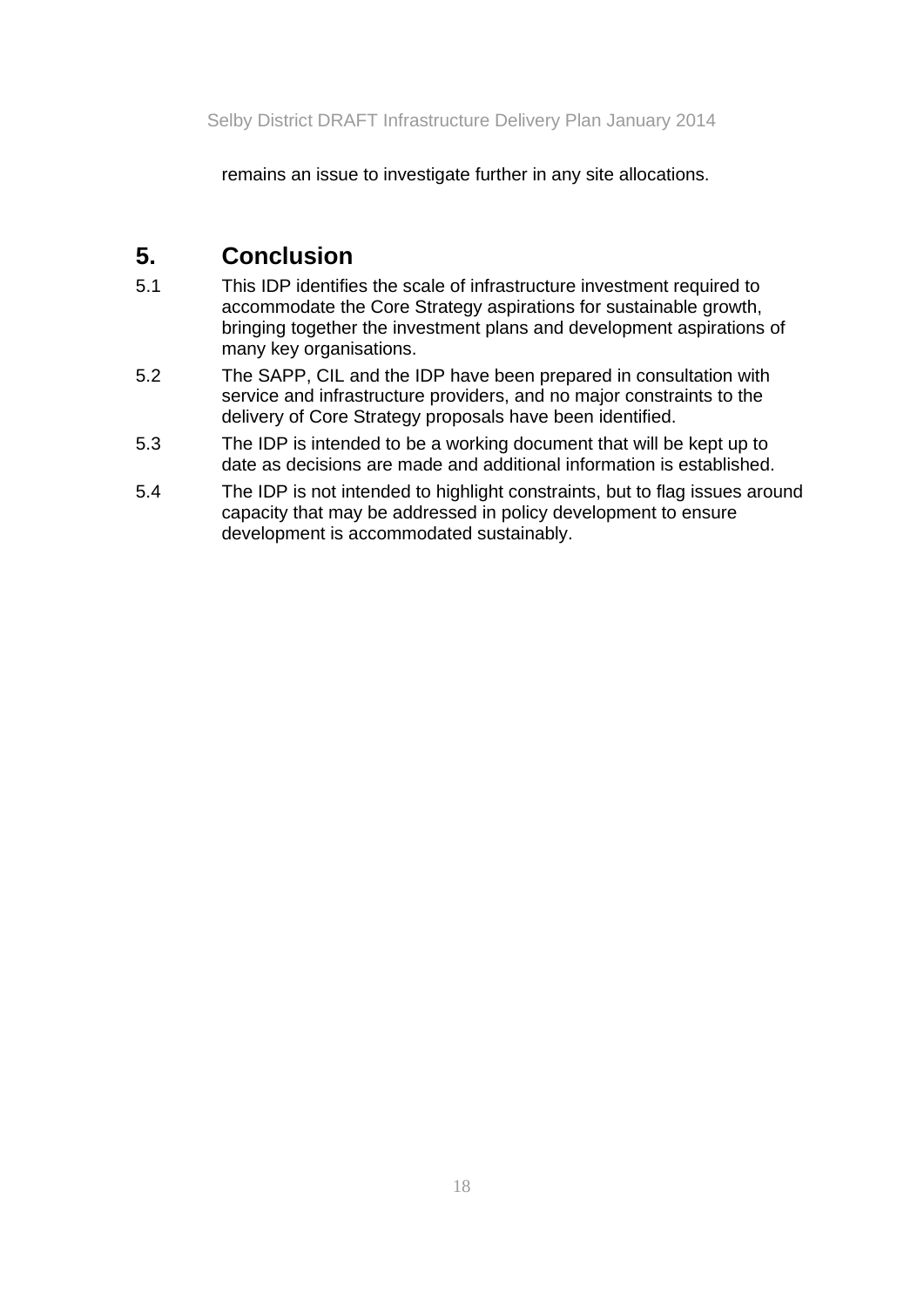# **Appendix 1 Planned and Proposed Infrastructure Projects**

| Area                                | Infrastructure                                                                                                                                                                                                                                                                                          | 1-off or 10 years cost | Other available or<br>anticipated funding<br>sources                        | Funding gap    |
|-------------------------------------|---------------------------------------------------------------------------------------------------------------------------------------------------------------------------------------------------------------------------------------------------------------------------------------------------------|------------------------|-----------------------------------------------------------------------------|----------------|
| Strategic - area<br>wide            |                                                                                                                                                                                                                                                                                                         | £20,550,000.00         |                                                                             | £18,300,000.00 |
| Drainage                            | Riccall/Barlby/Escrick/Hemingbrough area surface flow<br>and pumping. Newborogh Pumping Station                                                                                                                                                                                                         | £1,000,000.00          | IDB, Environment Agency                                                     | £1,000,000.00  |
| Green<br>Infrastructure             | Selby Green Infrastructure strategy. analysis of current<br>GI provision and development of District GI strategy<br>which identifies key areas for prioritisation, key<br>interventions and a list of tangible projects which will<br>deliver GI and be included in the first tranch of CIL<br>projects | £4,800,000.00          | NE, YWT                                                                     | £4,800,000.00  |
|                                     | Land acquisition fund to create new sites for amenity<br>use, including informal play, sports and parks (priority for<br>Selby Town and Tadcaster Town areas which have<br>below average greenspace provision)                                                                                          | £1,000,000             | Local authority, Parish<br>Councils, Sports Clubs,<br>Lottery               | £800,000       |
| Community<br>facilities             | Capital improvements fund to support the improvement<br>of existing community facilities including village halls,<br>community centres, church halls, sports pavilions etc.                                                                                                                             | £2,500,000             | Parish Councils, Lottery,<br>Landfill                                       | £1,500,000     |
| Transport                           | Numerous local and sub-regional transport schemes.<br>Further schemes likely to be identified following detailed<br>transport assessments currently underway                                                                                                                                            | £11,000,000.00         | joint funding with York City<br>Council CIL/S106/<br><b>Highways Agency</b> | £10,000,000    |
|                                     | Land acquisition fund to facilitate strategic linkages for<br>footpaths, bridleways and cyclepaths (need to undertake<br>a study to identify priority linkages)                                                                                                                                         | £250,000               | <b>Local Authority, Sustrans</b>                                            | £200,000       |
| Selby Town &<br><b>Olympia Park</b> |                                                                                                                                                                                                                                                                                                         | £24,155,000.00         |                                                                             | £18,385,000.00 |
| Transport                           | Numerous transport schemes, including lifts at Selby<br>Station. Further schemes likely to be identified following<br>detailed transport assessments currently underway                                                                                                                                 | £5,500,000.00          | Canal Rivers Trust, HA,<br>NYCC Highways, Network<br>Rail                   | £5,500,000.00  |
| Drainage                            | surface flow works and pumping station works                                                                                                                                                                                                                                                            | £3,800,000.00          | Drainage Boards/Env<br>Agency                                               | £3,800,000.00  |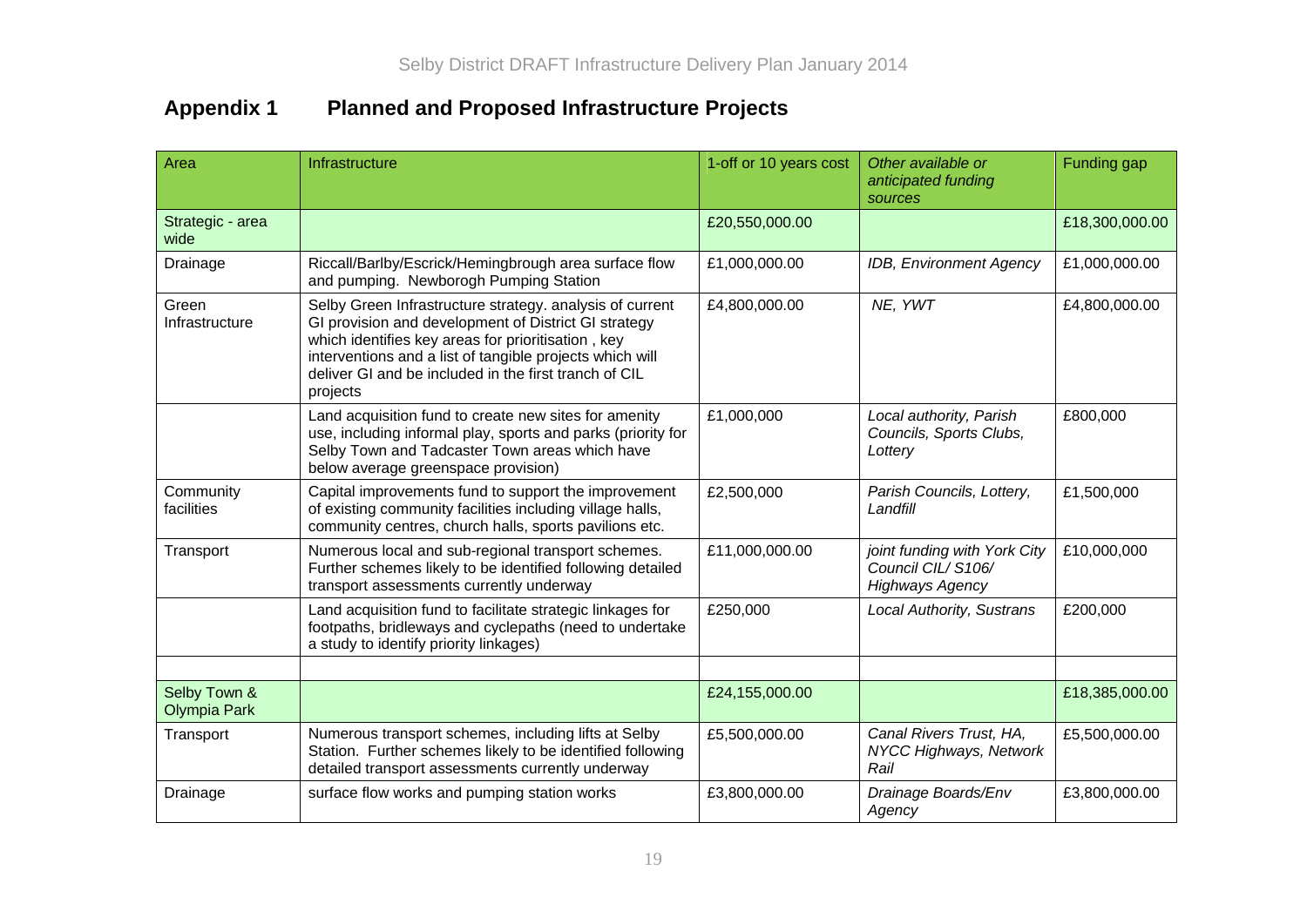| Area                     | Infrastructure                                                                                                                 | 1-off or 10 years cost | Other available or<br>anticipated funding<br>sources                                                                         | Funding gap    |
|--------------------------|--------------------------------------------------------------------------------------------------------------------------------|------------------------|------------------------------------------------------------------------------------------------------------------------------|----------------|
| Education                | Additional School places - extension, relocating shcools<br>etc                                                                | £10,500,000.00         | Developer contributions<br><b>School Basic Need Capital</b><br>(provided by Central<br>Government) NYCC<br>Corporate Capital | £6,000,000.00  |
| Libraries                | General expansion and improvement of facilities                                                                                | £50,000.00             |                                                                                                                              | £50,000.00     |
| Green<br>Infrastructure  | Scott Road Community Field - access and wildlife<br>improvements                                                               | £120,000               | <b>Community Trust</b>                                                                                                       | £100,000       |
|                          | Selby Greenspaces access, biodiversity, natural play,<br>community engagement                                                  | £925,000.00            | NE, YWT                                                                                                                      | £925,000.00    |
| Community<br>facilities  | Abbots Staithe restoration and development for<br>community use (condition survey, feasibility study,<br>business plan needed) | £1,500,000             | Lottery                                                                                                                      | £500,000       |
|                          | Scott Road Community Centre refurbishment                                                                                      | £100,000               | <b>Community Trust</b>                                                                                                       | £60,000        |
| Sport & Leisure          | Refurbish Selby Skatepark                                                                                                      | £200,000               | Lottery, Landfill                                                                                                            | £100,000       |
|                          | Scott Road Community Field - Teen Play provision                                                                               | £100,000               | Landfill                                                                                                                     | £50,000        |
|                          | Selby Town Park - new tennis court                                                                                             | £60,000                | Lottery, WLCT                                                                                                                | £20,000        |
|                          | Selby Town Park - refurbish crazy golf facility                                                                                | £50,000                | Lottery, WLCT                                                                                                                | £30,000        |
| Health                   | <b>Extension to Surgeries</b>                                                                                                  | £1,250,000.00          |                                                                                                                              | £1,250,000.00  |
|                          |                                                                                                                                |                        |                                                                                                                              |                |
| <b>Sherburn in Elmet</b> |                                                                                                                                | £18,703,944.00         |                                                                                                                              | £18,703,944.00 |
| Education                | Additional School places - extending schools etc                                                                               | £6,000,000.00          | Developer contributions<br><b>School Basic Need Capital</b><br>(provided by Central<br>Government) NYCC<br>Corporate Capital | £6,000,000.00  |
|                          | Hungate Primary - Increased capacity subject to<br>feasibility - amount depends on location of additional<br>allocations       | £1,500,000.00          | Developer contributions<br><b>School Basic Need Capital</b><br>(provided by Central<br>Government                            | £1,500,000.00  |
|                          | Sherburn High School - Improvement of facilities                                                                               | £500,000.00            | <b>NYCC Schools Capital</b><br>Programme                                                                                     | £500,000.00    |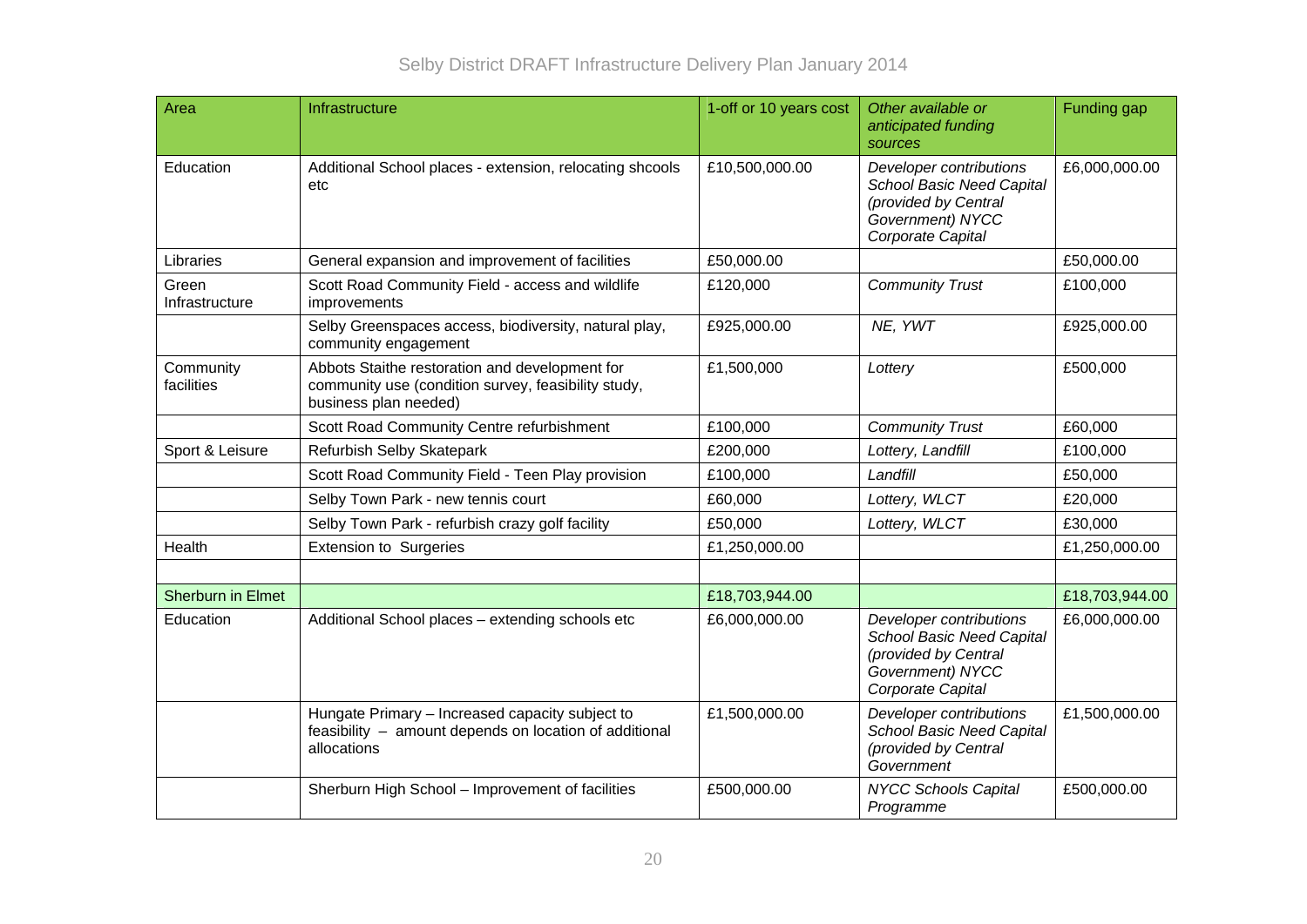| Area      | Infrastructure                                                                                                                                | 1-off or 10 years cost | Other available or<br>anticipated funding<br>sources                                               | Funding gap   |
|-----------|-----------------------------------------------------------------------------------------------------------------------------------------------|------------------------|----------------------------------------------------------------------------------------------------|---------------|
| Transport | A: Conversion of an existing narrow footway to a joint<br>use footway / cycleway adjacent to the B1222<br>Bishopdike Road, Sherburn-in-Elmet  | £87,000.00             |                                                                                                    | £87,000.00    |
|           | B: Improvements to traffic flow along Garden Lane,<br>Sherburn in Elmet                                                                       | £40,500.00             |                                                                                                    | £40,500.00    |
|           | Replacement of the road side barrier in the vicinity of the<br>former Half Moon Public House, Sherburn-in-Elmet                               | £161,000.00            |                                                                                                    | £161,000.00   |
|           | Improvements to the existing street lighting along the<br>B1222 Moor Lane in Sherburn in Elmet                                                | £107,000.00            |                                                                                                    | £107,000.00   |
|           | Provision of a new HGV access road from the B1222<br>Church Hill to the Mill Cross Quarry                                                     | £5,000,000.00          |                                                                                                    | £5,000,000.00 |
|           | Provision of a new access road from the roundabout at<br>the northern end of the A162 bypass (A162 / Finkle Hill /<br>Stream Lane Roundabout) | £5,000,000.00          |                                                                                                    | £5,000,000.00 |
|           | Pinfold Garth, Sherburn-in-Elmet Highway Improvement<br><b>Schemes</b>                                                                        | £4,700                 |                                                                                                    | £4,700        |
|           | Pasture Way/Fairway, Sherburn-in-Elmet Traffic<br>Calming                                                                                     | £20,547                |                                                                                                    | £20,547       |
|           | B1222. Moor Lane, Sherburn in Elmet (Footway).<br><b>Footway Schemes</b>                                                                      | £83,332                |                                                                                                    | £83,332       |
|           | B1222. Bishop Dyke Rd, Sherburn In Elmet-<br>F/way/C/way. Footway Schemes                                                                     | £90,305                |                                                                                                    | £90,305       |
|           | B1222. Church Hill, Sherburn in Elmet, Traffic Calming.                                                                                       | £44,179                |                                                                                                    | £44,179       |
|           | B1222. Junction with Huddleston Grange Highway<br><b>Improvement Schemes</b>                                                                  | £30,343                |                                                                                                    | £30,343       |
|           | Sherburn in Elmet Fairway/Pasture Way Traffic Calming                                                                                         | £35,038                |                                                                                                    | £35,038       |
|           |                                                                                                                                               |                        |                                                                                                    |               |
| Tadcaster |                                                                                                                                               | £9,277,152.00          |                                                                                                    | £9,207,152.00 |
| Education | Tadcaster Riverside Primary - Increased capacity - Up<br>to 4 Classrooms subject to feasibility                                               | £1,000,000.00          | Developer contributions<br><b>School Basic Need Capital</b><br>(provided by Central<br>Government) | £1,000,000.00 |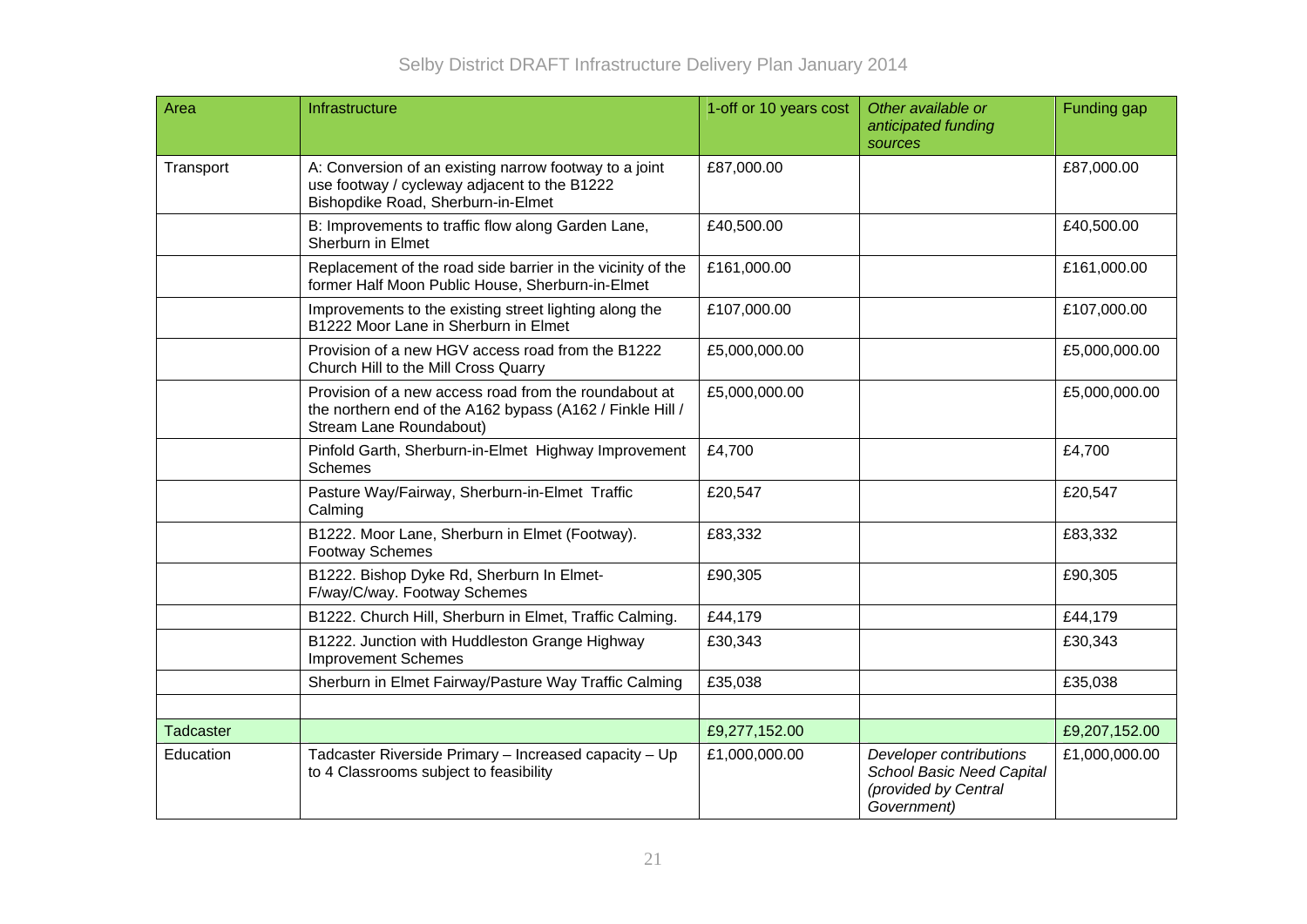| Area      | Infrastructure                                                                                                   | 1-off or 10 years cost | Other available or<br>anticipated funding<br>sources                                               | Funding gap |
|-----------|------------------------------------------------------------------------------------------------------------------|------------------------|----------------------------------------------------------------------------------------------------|-------------|
|           | Tadcaster East - Increased Capacity subject to<br>feasibility - amount depends on location of new<br>allocations | £500,000.00            | Developer contributions<br><b>School Basic Need Capital</b><br>(provided by Central<br>Government) | £500,000.00 |
|           | Barkston Ash Catholic Primary - possible additional<br>classroom subject to feasibility                          | £250,000.00            | <b>Voluntary Aided Capital</b><br>Programme                                                        | £250,000.00 |
|           | Tadcaster Grammar - Improvement of facilities                                                                    | £500,000.00            | <b>NYCC Schools Capital</b><br>Programme                                                           | £500,000.00 |
| Transport | Stutton Village to Tadcaster Cycle Scheme. Cycling<br><b>Schemes</b>                                             | £50,000                |                                                                                                    | £50,000     |
|           | Tad - Traffic Calming & Bus Stop Imps Stutton Road<br><b>Traffic Calming</b>                                     | £42,480                |                                                                                                    | £42,480     |
|           | Tad TMS - Tadcaster Cycle Parking Central Area<br><b>Cycling Schemes</b>                                         | £4,855                 |                                                                                                    | £4,855      |
|           | C306 Toulston Lane, Tadcaster New Cycleway Schemes                                                               | £236,000               |                                                                                                    | £236,000    |
|           | Leeds Road, Tadcaster Traffic Calming (with ped island)<br><b>Traffic Calming</b>                                | £20,000                |                                                                                                    | £20,000     |
|           | Rudgate, Tadcaster Footway. Footway Schemes                                                                      | £33,280                |                                                                                                    | £33,280     |
|           | A659 Bridge St Tadcaster Footway Widening SRTS<br>Safer Routes to School                                         | £24,122                |                                                                                                    | £24,122     |
|           | A659 River Wharfe Footbridge - Tadcaster Footway<br><b>Schemes</b>                                               | £315,564               |                                                                                                    | £315,564    |
|           | A659 St Joseph's St, Westagate-Tadcaster-20 MPH<br>Zone Traffic Calming                                          | £382,000               |                                                                                                    | £382,000    |
|           | A659 Tad TMS-Viaduct Walk inc Cross town cycle rt<br><b>Cycling Schemes</b>                                      | £150,000               |                                                                                                    | £150,000    |
|           | A659. St Joseph's Street, Westgate-Tadcaster T/C (B).<br><b>Traffic Calming</b>                                  | £340,000               |                                                                                                    | £340,000    |
|           | A659. Station Road, Tadcaster-Zebra Crossing. Safer<br>Routes to School                                          | £37,440                |                                                                                                    | £37,440     |
|           | A659. TadcasterTMS - Cycle Lane York Rd. Cycling<br>Plans                                                        | £75,000                |                                                                                                    | £75,000     |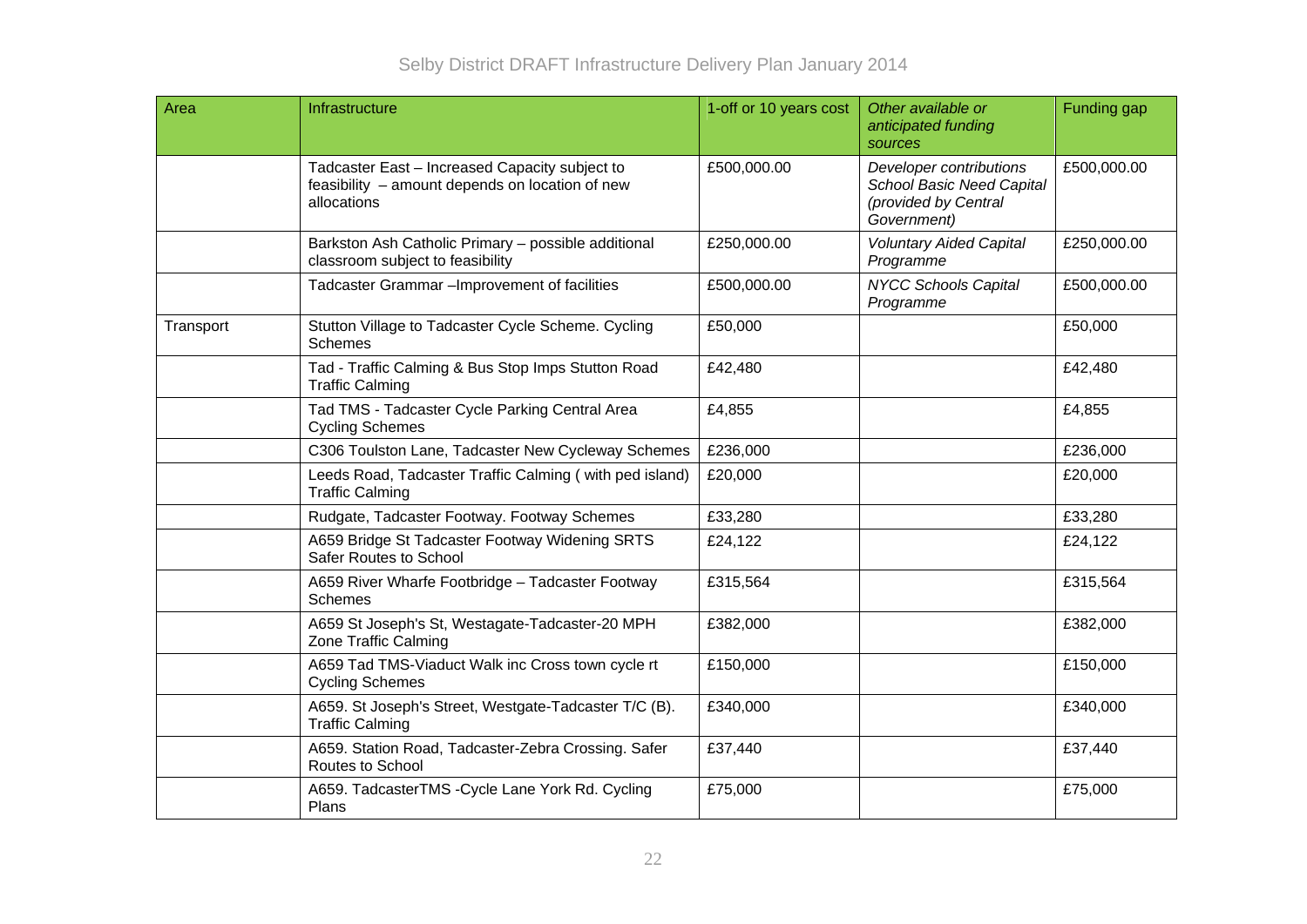| Area                    | Infrastructure                                                                              | 1-off or 10 years cost | Other available or<br>anticipated funding<br>sources                                               | Funding gap   |
|-------------------------|---------------------------------------------------------------------------------------------|------------------------|----------------------------------------------------------------------------------------------------|---------------|
|                         | C288 Tad TMS - Wighill Lane TC Traffic Calming                                              | £36,411                |                                                                                                    | £36,411       |
| Drainage                | culvert upgrades                                                                            | £20,000.00             |                                                                                                    | £20,000.00    |
|                         | Flood Risk Management - improvements to defences at<br>Tadcaster                            | £5,000,000.00          |                                                                                                    | £5,000,000.00 |
| Sport & Leisure         | Tadcaster Sports Club additional pitches and<br>improvements                                | £30,000.00             |                                                                                                    | £30,000.00    |
|                         | Parklands Play area refurbishment                                                           | £40,000                | <b>Local Authority</b>                                                                             | £30,000       |
|                         | Woodlands Play area refurbishment                                                           | £40,000                | <b>Local Authority</b>                                                                             | £30,000       |
| Green<br>infrastructure | Riverside Park - access and amenity improvements                                            | £150,000               | Lottery, Landfill, Town<br>Council                                                                 | £100,000      |
| <b>Appleton Roebuck</b> |                                                                                             | £398,956.00            |                                                                                                    | £383,956.00   |
| Education               | Appleton Primary - single new classroom                                                     | £250,000.00            | Developer contributions<br><b>School Basic Need Capital</b><br>(provided by Central<br>Government) | £250,000.00   |
| Drainage                | Study and culvert upgrades                                                                  | £30,000.00             |                                                                                                    | £30,000.00    |
| Transport               | C289 SRTS Main Street, Appleton Roebuck-T/C & Ped<br>Xing Safer Routes to School            | £34,320                |                                                                                                    | £34,320       |
|                         | C290 Appleton Roebuck to Bolton Percy (Main Street)<br><b>Footway Schemes</b>               | £29,636                |                                                                                                    | £29,636       |
| Sport & Leisure         | Landpurchase and development of equipped play area                                          | £55,000                | Parish Council                                                                                     | £40,000       |
|                         |                                                                                             |                        |                                                                                                    |               |
| Barlby/Osgodby          |                                                                                             | £5,791,981.00          |                                                                                                    | £2,291,981.00 |
| Green<br>Infrastructure | Wistow - Barlby. Possible flood attenuation, biodiversity,<br>acccess, farm diversification | £4,500,000.00          | EA                                                                                                 | £1,000,000    |
| Education               | Additional capacity $-1$ to 2 classrooms subject to<br>feasibility                          | £1,000,000             | Developer contributions<br><b>School Basic Need Capital</b><br>(provided by Central<br>Government) | £1,000,000    |
| Transport               | A19/ A163 Market Weighton Rd - Traffic Signals                                              | £198,547               |                                                                                                    | £198,547      |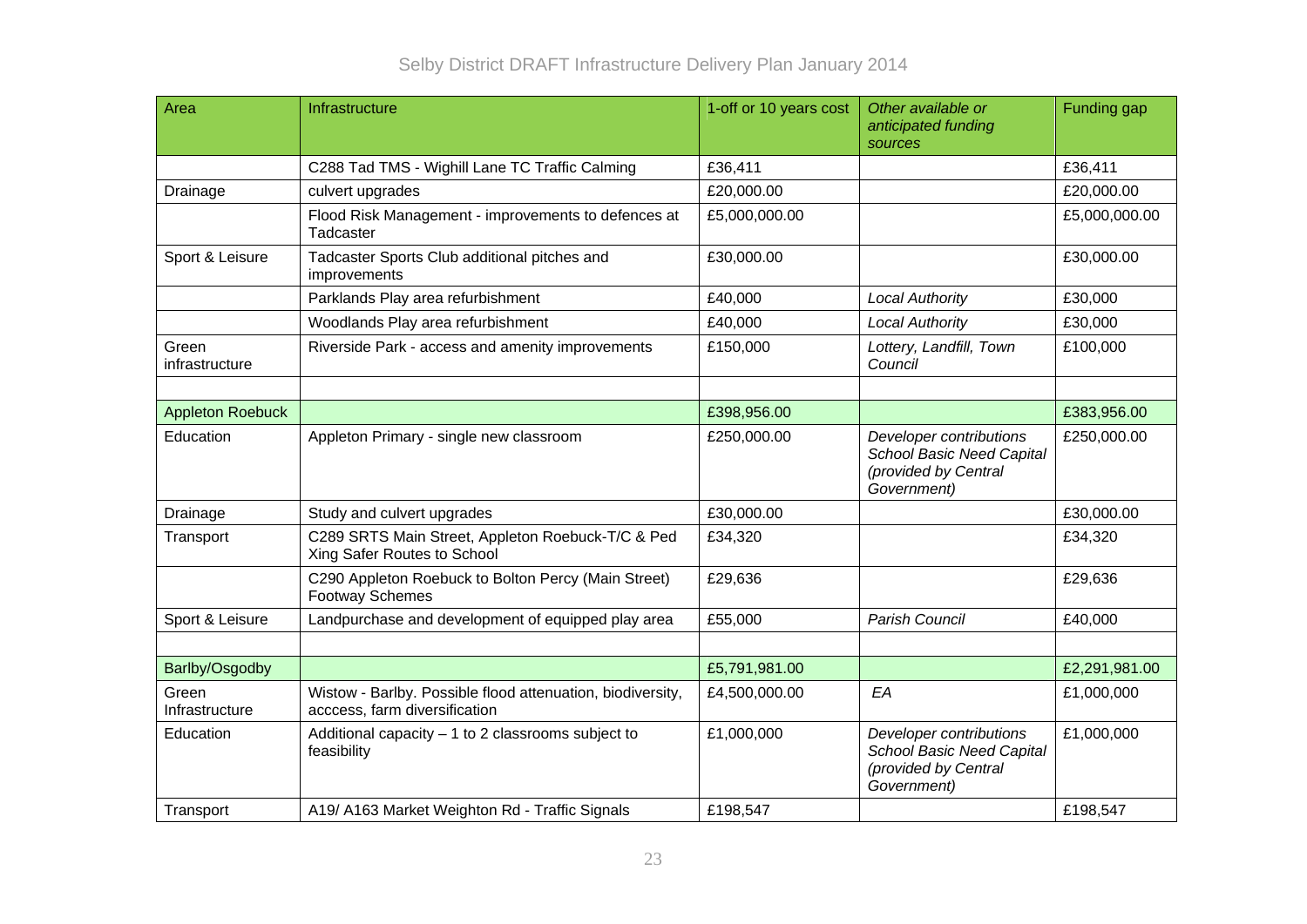| Area             | Infrastructure                                                                                                                 | 1-off or 10 years cost | Other available or<br>anticipated funding<br>sources                                               | Funding gap   |
|------------------|--------------------------------------------------------------------------------------------------------------------------------|------------------------|----------------------------------------------------------------------------------------------------|---------------|
|                  | <b>Highway Improvement Schemes</b>                                                                                             |                        |                                                                                                    |               |
|                  | A19/A163 Market Weighton Rd-Barlby Signs & Lines<br><b>Highway Improvement Schemes</b>                                         | £93,434                |                                                                                                    | £93,434       |
|                  |                                                                                                                                |                        |                                                                                                    |               |
| <b>Brayton</b>   |                                                                                                                                | £1,326,714.00          |                                                                                                    | £1,276,714.00 |
| Education        | Brayton Primary Schools - Additional capacity - 2 to 4<br>classrooms subject to feasibility                                    | £1,000,000.00          | Developer contributions<br><b>School Basic Need Capital</b><br>(provided by Central<br>Government) | £1,000,000.00 |
| Transport        | A19/ U/C Selby TMS Baffam Lane, Brayton-right turn<br>facility Highway Improvement Schemes                                     | £78,891                |                                                                                                    | £78,891       |
|                  | Westbourne Road, Brayton, Traffic Calming                                                                                      | £55,831                |                                                                                                    | £55,831       |
|                  | C322 Selby TMS - Brayton Barff Cycle Routes                                                                                    | £16,992                |                                                                                                    | £16,992       |
|                  | Baffam Lane, Brayton - Traffic Calming (chicanes)                                                                              | £25,000                |                                                                                                    | £25,000       |
| Sport & Leisure  | New practice/sports ground extension for Selby RUFC                                                                            | £150,000               | Lottery, Landfill, SRUFC                                                                           | £100,000      |
|                  |                                                                                                                                |                        |                                                                                                    |               |
| Brotherton/Byram |                                                                                                                                | £876,765.00            |                                                                                                    | £876,765.00   |
| Education        | Brotherton/Byram Primary Schools - Additional capacity<br>$-1$ to 2 classrooms subject to feasibility                          | £500,000.00            | Developer contributions<br><b>School Basic Need Capital</b><br>(provided by Central<br>Government) | £500,000.00   |
| Transport        | Provision of traffic lights or a roundabout at the junction<br>of Low Street, A162 and A1246 in Brotherton                     | £100,000.00            |                                                                                                    | £100,000.00   |
|                  | E: Improvements to the existing pedestrian crossing<br>point on the A162 in Byram (between Byram Park Road<br>and Sutton Lane) | £67,500.00             |                                                                                                    | £67,500.00    |
|                  | A162. Brotherton/Byram Puffin Crossing. Crossing<br><b>Facilities</b>                                                          | £70,076                |                                                                                                    | £70,076       |
|                  | C345, Old Great North Rd, Brotherton - Footway,<br><b>Footway Schemes</b>                                                      | £19,760                |                                                                                                    | £19,760       |
|                  | Byram Park Estates & Byram cum Sutton Traffic Calming                                                                          | £91,028                |                                                                                                    | £91,028       |
|                  | Byram Park Road, Byram cum Sutton Traffic Calming                                                                              | £28,401                |                                                                                                    | £28,401       |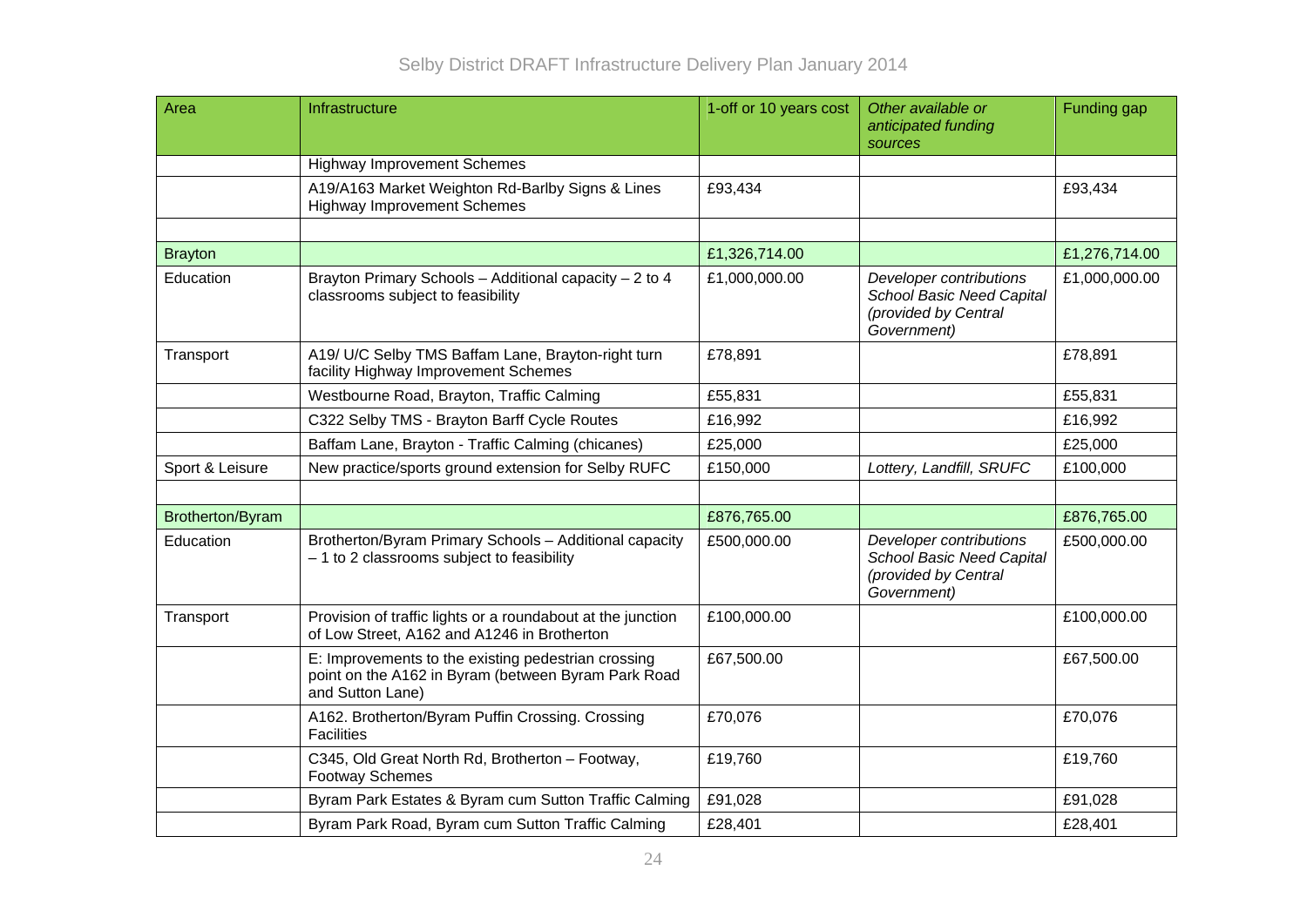| Area                    | Infrastructure                                                                                                 | 1-off or 10 years cost | Other available or<br>anticipated funding<br>sources                                               | Funding gap    |
|-------------------------|----------------------------------------------------------------------------------------------------------------|------------------------|----------------------------------------------------------------------------------------------------|----------------|
|                         |                                                                                                                |                        |                                                                                                    |                |
| Carlton                 |                                                                                                                | £600,000.00            |                                                                                                    | £600,000.00    |
| Education               | Carlton Primary Schools - Additional capacity - 1 to 2<br>classrooms subject to feasibility                    | £500,000.00            | Developer contributions<br><b>School Basic Need Capital</b><br>(provided by Central<br>Government) | £500,000.00    |
| Community<br>facilities | Carlton Chapel refurbishment for community use                                                                 | £50,000                | Chapel, Landfill                                                                                   | £50,000        |
| Sport & Leisure         | Cricket Club refurbish changing facilities                                                                     | £50,000                | Club                                                                                               | £50,000        |
|                         |                                                                                                                |                        |                                                                                                    |                |
| Cawood                  |                                                                                                                | £10,642,730.00         |                                                                                                    | £10,642,730.00 |
| Education               | Cawood Primary Schools - Additional capacity - 1 to 2<br>classrooms subject to feasibility                     | £500,000.00            | <b>Voluntary Aided Capital</b><br>Programme                                                        | £500,000.00    |
| Drainage                | Flood Risk Management - improvements to defences at<br>Cawood                                                  | £10,000,000.00         |                                                                                                    | £10,000,000.00 |
| Sport & Leisure         | Cawood tennis Club additional pitches and<br>improvements                                                      | £25,000.00             |                                                                                                    | £25,000.00     |
| Transport               | B1222 Long Lane Junction, Cawood Highway<br><b>Improvement Schemes</b>                                         | £33,984                |                                                                                                    | £33,984        |
|                         | C315 Broad Lane, Cawood, Footway Schemes                                                                       | £83,746                |                                                                                                    | £83,746        |
|                         |                                                                                                                |                        |                                                                                                    |                |
| Church fenton           |                                                                                                                | £634,544.00            |                                                                                                    | £634,544.00    |
| Education               | Kirk Fenton Parochial CoE VC Primary School Additional<br>capacity $-1$ or 2 classrooms subject to feasibility | £500,000.00            | Developer contributions<br><b>School Basic Need Capital</b><br>(provided by Central<br>Government) | £500,000.00    |
| Drainage                | Study of flows and pumping capacity                                                                            | £10,000.00             |                                                                                                    | £10,000.00     |
| Transport               | C312 Church Fenton Church St New Footway Schemes                                                               | £23,359                |                                                                                                    | £23,359        |
|                         | C312 Church Fenton, Footway Schemes                                                                            | £4,855                 |                                                                                                    | £4,855         |
|                         | C313 Main Street, Church Fenton, Traffic Calming                                                               | £54,617                |                                                                                                    | £54,617        |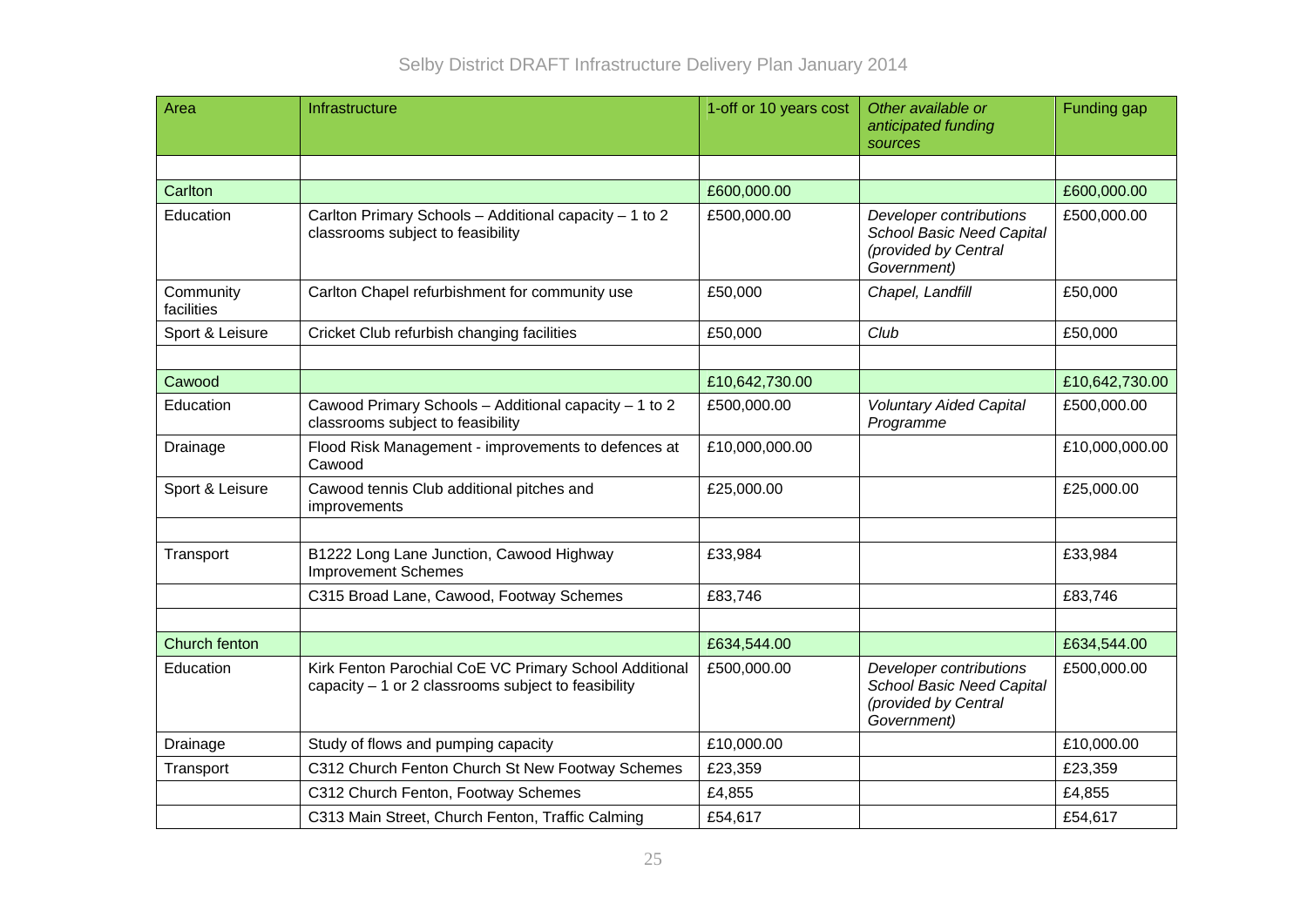| Area                    | Infrastructure                                                                                    | 1-off or 10 years cost | Other available or<br>anticipated funding<br>sources                                               | Funding gap   |
|-------------------------|---------------------------------------------------------------------------------------------------|------------------------|----------------------------------------------------------------------------------------------------|---------------|
|                         | B1223 New Road/Church Fenton Lane, Ulleskelf Traffic<br>Calming                                   | £35,038                |                                                                                                    | £35,038       |
|                         | B1223, Church Fenton Lane, Ulleskelf - Footway<br><b>Schemes</b>                                  | £6,675                 |                                                                                                    | £6,675        |
|                         |                                                                                                   |                        |                                                                                                    |               |
| Eggborough &<br>Whitley |                                                                                                   | £1,070,028.00          |                                                                                                    | £1,005,028.00 |
| Education               | Whitley & Eggborough Primary School - Additional<br>capacity - 1 classroom subject to feasibility | £250,000.00            | Developer contributions<br><b>School Basic Need Capital</b><br>(provided by Central<br>Government) | £2500,000.00  |
| Transport               | Footway extension on Selby Road, Whitley.                                                         | £19,000.00             |                                                                                                    | £19,000.00    |
|                         | Completion of Whitley section of the Selby to County<br>Boundary Cycle Route.                     | £22,000.00             |                                                                                                    | £22,000.00    |
|                         | A19. Whitley Puffin Crossing Crossing Facilities                                                  | £52,000                |                                                                                                    | £52,000       |
|                         | A19. Whitley Village Traffic Calming. Traffic Calming                                             | £72,823                |                                                                                                    | £72,823       |
|                         | A19. Whitley, Footway. Footway Schemes                                                            | £20,633                |                                                                                                    | £20,633       |
|                         | A19. A19 Whitley Signing and Lining- VAS. Highway<br><b>Improvement Schemes</b>                   | £49,053                |                                                                                                    | £49,053       |
|                         | A19 Eggborough Pedestrian Refuge Crossing Crossing<br><b>Facilities</b>                           | £87,387                |                                                                                                    | £87,387       |
|                         | A19 Selby-Cty Bdry Cycle Rte-Sec 9 Whitley to B'dry<br><b>Cycling Schemes</b>                     | £50,976                |                                                                                                    | £50,976       |
|                         | A19 Selby-Cty Bdry cycle Rte-Section 8 - Whitley<br><b>Cycling Schemes</b>                        | £24,274                |                                                                                                    | £24,274       |
|                         | A19 Selby-Cty Bdry-Sec 7 Chapel Haddlesey-Whitley<br><b>Cycling Schemes</b>                       | £178,880               |                                                                                                    | £178,880      |
|                         | C410. Hut Green, Eggborough - Footway Schemes                                                     | £19,432                |                                                                                                    | £19,432       |
|                         | C334 Kellington Lane, Eggborough Footway Schemes                                                  | £63,477                |                                                                                                    | £63,477       |
|                         | Gravel Hill Lane, Whitley, Footway Schemes                                                        | £2,101                 |                                                                                                    | £2,101        |
|                         | Learning Lane, Whitley - Footway (SRTS) Safer Routes                                              | £7,992                 |                                                                                                    | £7,992        |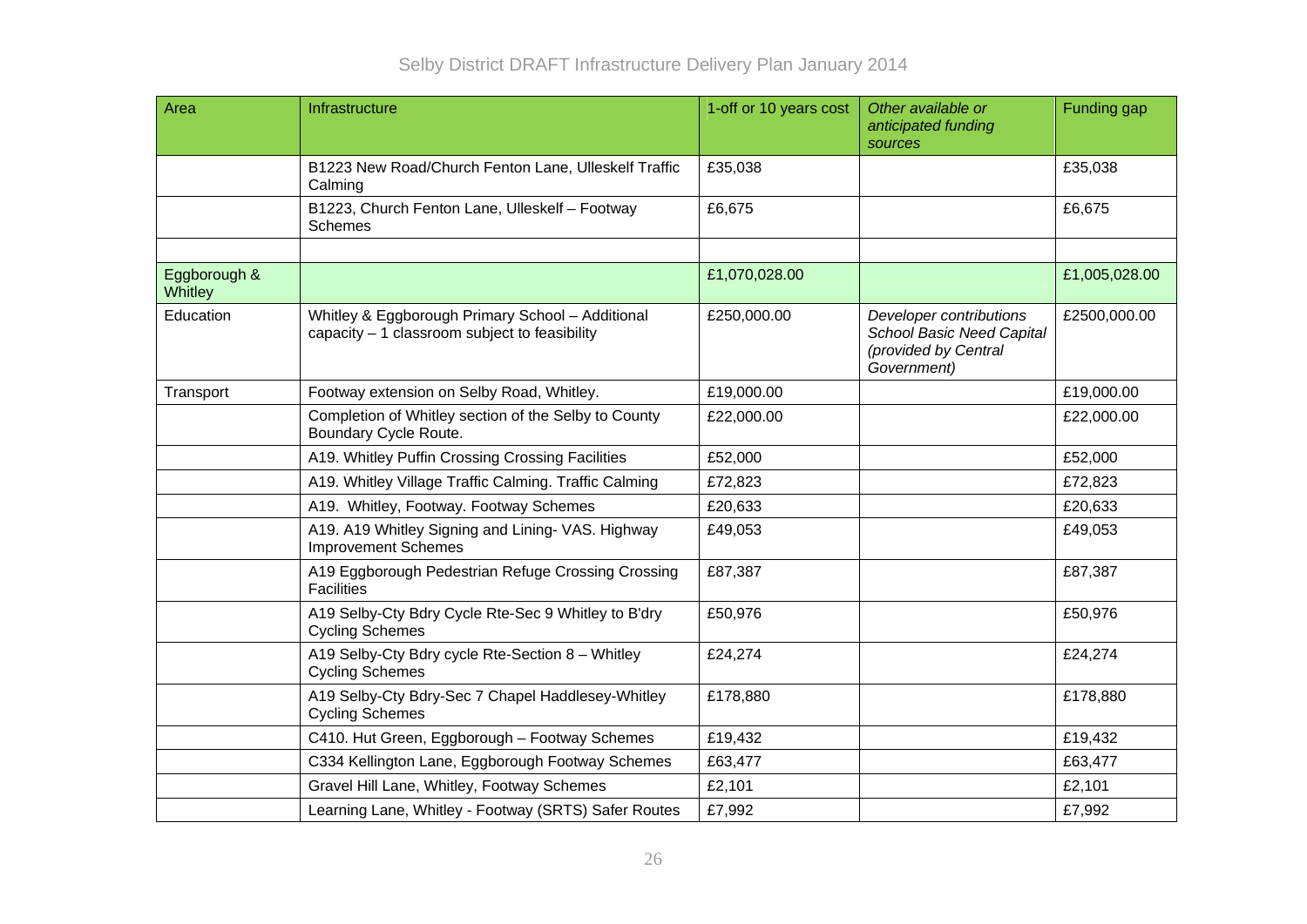| Area                           | Infrastructure                                                                                        | 1-off or 10 years cost | Other available or<br>anticipated funding<br>sources                                               | Funding gap   |
|--------------------------------|-------------------------------------------------------------------------------------------------------|------------------------|----------------------------------------------------------------------------------------------------|---------------|
|                                | to School                                                                                             |                        |                                                                                                    |               |
| Community<br><b>Facilities</b> | Eggborough Methodist Chapel refurbishment for<br>community use                                        | £40,000                | Chapel, Landfill                                                                                   | £20,000       |
|                                | Eggborough Village Hall refurbishment                                                                 | £60,000                | Landfill                                                                                           | £40,000       |
| Green<br>Infrastructure        | Whitley Common - Access and wildlife improvements                                                     | £50,000                | Lottery, Landfill, Parish<br>Council                                                               | £25,000       |
| <b>Escrick</b>                 |                                                                                                       | £775,189.00            |                                                                                                    | £775,189.00   |
| Education                      | Escrick CoE VC Primary Schools - Additional capacity -<br>1 to 2 classrooms subject to feasibility    | £500,000.00            | Developer contributions<br>School Basic Need Capital<br>(provided by Central<br>Government)        | £500,000.00   |
| Drainage                       | Additional pump                                                                                       | £100,000.00            |                                                                                                    | £100,000.00   |
| Transport                      | A19, A19/ Skipwith Rd Jctn Traffic Signals Escrick.<br><b>Highway Improvement Schemes</b>             | £175,189               |                                                                                                    | £175,189      |
|                                |                                                                                                       |                        |                                                                                                    |               |
| Hambleton                      |                                                                                                       | £565,506.00            |                                                                                                    | £522,298.00   |
| Education                      | Hambleton CoE VC Primary Schools - Additional<br>capacity $-1$ to 2 classrooms subject to feasibility | £500,000.00            | Developer contributions<br>School Basic Need Capital<br>(provided by Central<br>Government)        | £500,000.00   |
| Transport                      | A63 St Mary's Approach, Hambleton Footway Schemes                                                     | £22,298                |                                                                                                    | £22,298       |
|                                | Old Lane, Hambleton - Footway Schemes                                                                 | £24,274                |                                                                                                    |               |
|                                | Garth Drive, Hambleton, Traffic Calming                                                               | £18,934                |                                                                                                    |               |
| Hemingbrough                   |                                                                                                       | £1,050,000.00          |                                                                                                    | £1,050,000.00 |
| Education                      | Hemingbrough Community Primary School - Additional<br>capacity - 1 classroom subject to feasibility   | £250,000.00            | Developer contributions<br><b>School Basic Need Capital</b><br>(provided by Central<br>Government) | £250,000.00   |
| Drainage                       | Review of pumping capacity + upgrade works                                                            | £800,000.00            |                                                                                                    | £800,000.00   |
|                                |                                                                                                       |                        |                                                                                                    |               |
| Kellington                     |                                                                                                       | £28,227                |                                                                                                    | £28,227       |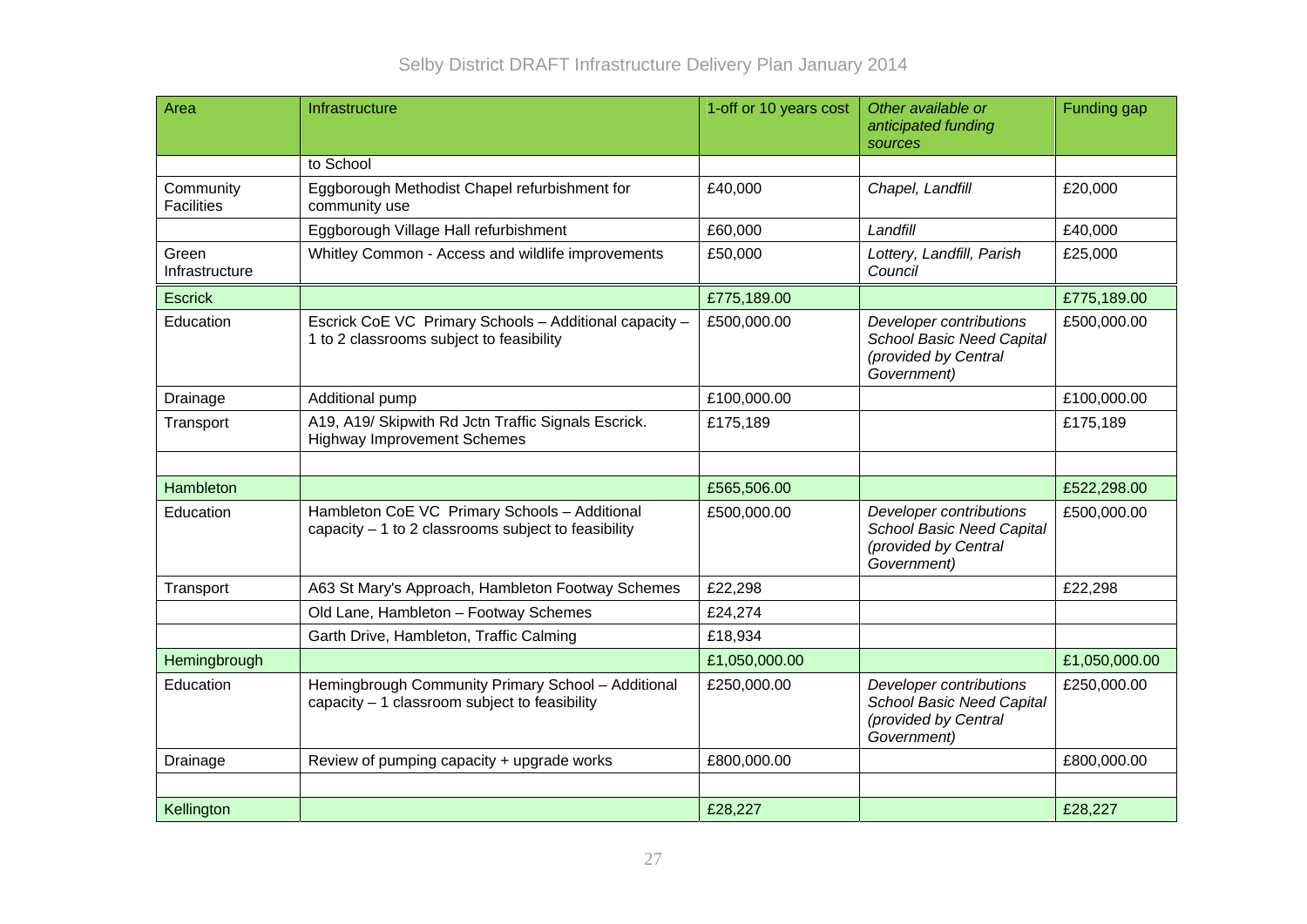| Area                            | Infrastructure                                                                                   | 1-off or 10 years cost | Other available or<br>anticipated funding<br>sources                                               | Funding gap   |
|---------------------------------|--------------------------------------------------------------------------------------------------|------------------------|----------------------------------------------------------------------------------------------------|---------------|
| Transport                       | A645 Kellington Weeland Rd New Footway Schemes                                                   | £28,227                |                                                                                                    | £28,227       |
|                                 |                                                                                                  |                        |                                                                                                    |               |
| Monk Fryston &<br><b>Hillam</b> |                                                                                                  | £5,729,798.00          |                                                                                                    | £5,669,798.00 |
| Education                       | Monk Fryston Primary Schools - Additional capacity - 1<br>to 2 classrooms subject to feasibility | £500,000.00            | Developer contributions<br><b>School Basic Need Capital</b><br>(provided by Central<br>Government) | £500,000.00   |
| Transport                       | Provision of a bypass around Monk Fryston and<br>Hambleton                                       | £5,000,000.00          |                                                                                                    | £5,000,000.00 |
|                                 | D: Provision of road safety measures along the A63 Main<br>Street through Monk Fryston           | £50,000.00             |                                                                                                    | £50,000.00    |
|                                 | A63. Main Street, Monk Fryston-Footway. Footway<br><b>Schemes</b>                                | £50,000                |                                                                                                    | £50,000       |
|                                 | Ingthorpe Lane, Monk Fryston (Footway)                                                           | £13,958                |                                                                                                    | £13,958       |
|                                 | C323 Hillam Common Lane Footway, Hillam Footway<br>Schemes                                       | £5,840                 |                                                                                                    | £5,840        |
| Community<br><b>Facilities</b>  | Hillam & Monk Fryston Community Centre extension                                                 | £110,000               | Community Assoc.,<br>Landfill                                                                      | £50,000       |
|                                 |                                                                                                  |                        |                                                                                                    |               |
| <b>North Duffield</b>           |                                                                                                  | £459,126.00            |                                                                                                    | £439,126.00   |
| Education                       | North Duffield Primary School - Additional capacity - 1<br>classroom subject to feasibility      | £250,000.00            | Developer contributions<br>School Basic Need Capital<br>(provided by Central<br>Government)        | £250,000.00   |
| Drainage                        | Regrading of village pond and associated Board<br>maintained watercourses                        | £50,000.00             |                                                                                                    | £50,000.00    |
| Transport                       | North Duffield, Green Lane New Footway Safer Routes<br>to School                                 | £103,803               |                                                                                                    | £103,803      |
|                                 | C304 Main Street, North Duffield - Traffic Calming Traffic<br>Calming                            | £5,323                 |                                                                                                    | £5,323        |
|                                 | Bubwith to Selby Rail Trail - extension of cycle track to                                        | £50,000                | Sustrans, Local Authority                                                                          | £30,000       |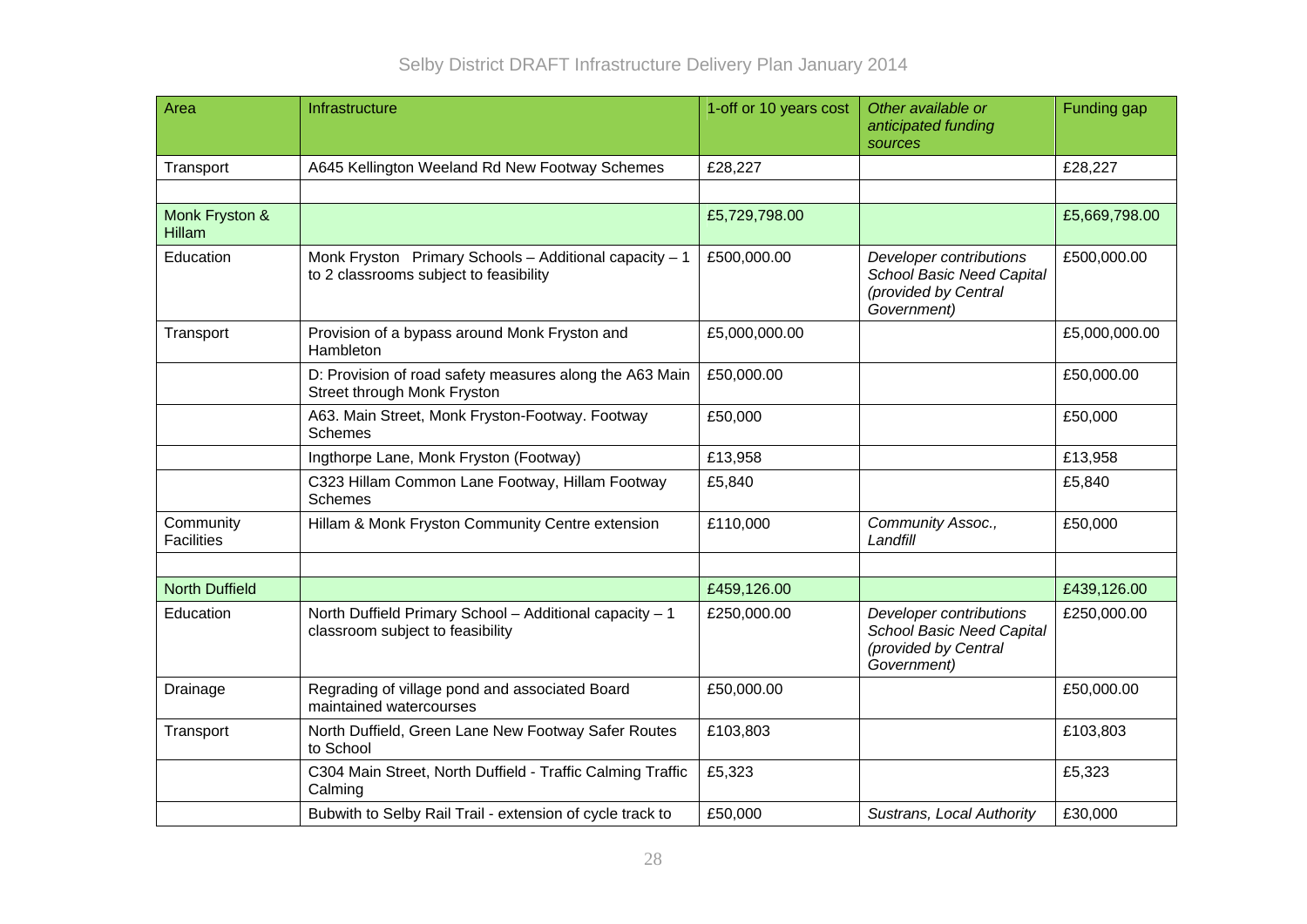| Area                     | Infrastructure                                                                                           | 1-off or 10 years cost | Other available or<br>anticipated funding<br>sources                                               | Funding gap   |
|--------------------------|----------------------------------------------------------------------------------------------------------|------------------------|----------------------------------------------------------------------------------------------------|---------------|
|                          | join up with Sustrans Route (feasibility study required)                                                 |                        |                                                                                                    |               |
|                          |                                                                                                          |                        |                                                                                                    |               |
|                          |                                                                                                          |                        |                                                                                                    |               |
| <b>Riccall</b>           |                                                                                                          | £1,731,652.00          |                                                                                                    | £1,731,652.00 |
| Education                | Riccall Primary Schools - Additional capacity - 1 to 2<br>classrooms subject to feasibility              | £500,000.00            | Developer contributions<br>School Basic Need Capital<br>(provided by Central<br>Government)        | £500,000.00   |
| Drainage                 | Improvement works and pumping capacity                                                                   | £200,000.00            |                                                                                                    | £200,000.00   |
| Transport                | A19. Riccall (Roundabout). Highway Improvement<br>Schemes                                                | £1,031,652             |                                                                                                    | £1,031,652    |
|                          |                                                                                                          |                        |                                                                                                    |               |
| <b>South Milford</b>     |                                                                                                          | £1,710,239.00          |                                                                                                    | £1,710,239.00 |
| Education                | S Milford Primary Schools - Additional capacity - up to 4<br>classrooms subject to feasibility           | £1,000,000.00          | Developer contributions<br><b>School Basic Need Capital</b><br>(provided by Central<br>Government) | £1,000,000.00 |
| Transport                | C: Provision of a short section of footway between Old<br>London Road and The Meadows, in South Milford  | £6,500.00              |                                                                                                    | £6,500.00     |
|                          | Provision of a footpath between Wain Gap and Steeton<br>Hall Gateway along Whitecote Lane, South Milford | £100,000.00            |                                                                                                    | £100,000.00   |
|                          | Additional car parking spaces at Rail Station                                                            | £500,000.00            |                                                                                                    | £500,000.00   |
|                          | C311. London Road, South Milford. Footway Schemes                                                        | £6,642                 |                                                                                                    | £6,642        |
|                          | A162 South Milford, Footway Schemes                                                                      | £97,097                |                                                                                                    | £97,097       |
|                          |                                                                                                          |                        |                                                                                                    |               |
| <b>Thorpe Willoughby</b> |                                                                                                          | £915,232.00            |                                                                                                    | £765,232.00   |
| Education                | Riccall Primary Schools - Additional capacity - 1 to 2<br>classrooms subject to feasibility              | £500,000.00            | Developer contributions<br><b>School Basic Need Capital</b><br>(provided by Central<br>Government) | £500,000.00   |
| Transport                | Thorpe Willoughby, Fox lane Traffic Calming. Traffic<br>Calming                                          | £23,359                |                                                                                                    | £23,359       |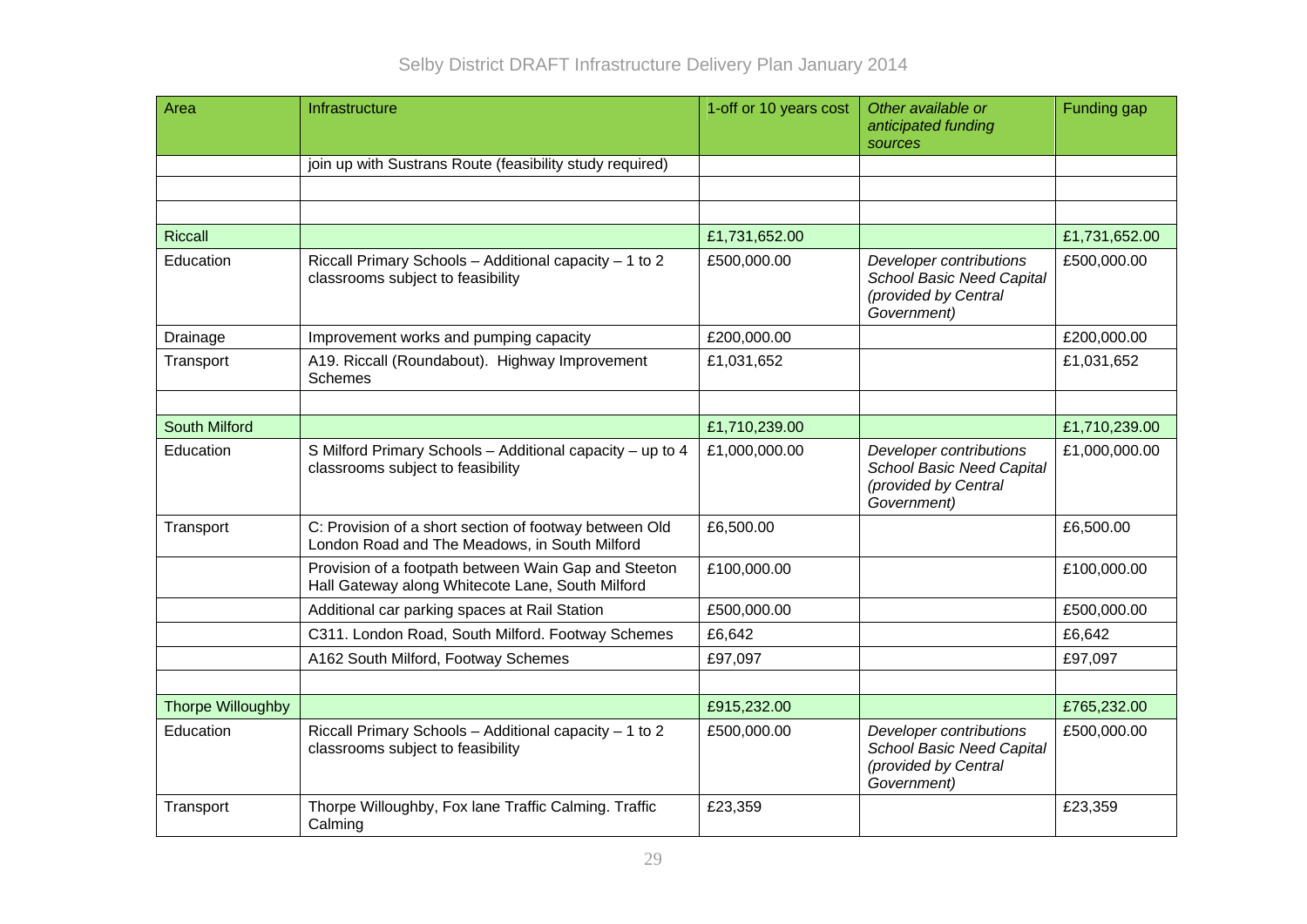| Area             | Infrastructure                                                                  | 1-off or 10 years cost | Other available or<br>anticipated funding<br>sources | Funding gap    |
|------------------|---------------------------------------------------------------------------------|------------------------|------------------------------------------------------|----------------|
|                  | C322 Field Lane, Thorpe Willoughby, Footway Schemes                             | £41,873                |                                                      | £41,873        |
| Sport & Leisure  | New skate/BMX facility                                                          | £150,000               | Parish Council                                       | £100,000       |
|                  | Multi-purpose games area and practice nets<br>improvements                      | £200,000               | Lottery, Landfill, Club                              | £100,000       |
|                  |                                                                                 |                        |                                                      |                |
| <b>Ulleskelf</b> |                                                                                 | £11,077,883.00         |                                                      | £10,907,883.00 |
| Drainage         | Flood Risk Management - Rebuilding defences at<br>ulleskelf                     | £10,000,000.00         |                                                      | £10,000,000.00 |
| Transport        | West End Approach, Ulleskelf - Footway                                          | £16,992                |                                                      | £16,992        |
|                  | Ped/Cycle Bridge Riv Wharfe Bolton Percy & Ulleskelf.<br><b>Footway Schemes</b> | £680,891               |                                                      | £680,891       |
| Sport & Leisure  | Multi-purpose games area and floodlighting                                      | £150,000               | Lottery, Club                                        | £75,000        |
|                  | New teen play facility                                                          | £80,000                | Landfill                                             | £60,000        |
|                  | New sports pavilion & changing rooms                                            | £150,000               | Lottery                                              | £75,000        |
|                  |                                                                                 |                        |                                                      |                |
|                  |                                                                                 |                        |                                                      |                |
|                  |                                                                                 |                        |                                                      |                |
|                  | <b>TOTAL ESTIMATE</b>                                                           | £118,070,666           |                                                      | £105,907,458   |

# **Other potential but un-costed projects**

| <b>Type</b>          | <b>Location</b>                           | <b>Scheme</b>                                                              |
|----------------------|-------------------------------------------|----------------------------------------------------------------------------|
| Highways & Transport | Barlby Road/Ousegate/Waterlane/New Street | Signals Improvement . Intended to fund through developer<br>contribution   |
| Highways & Transport | Gowthorpe/Brook Street/Scott Rd/Leeds Rd  | Signals Improvement . Intended to fund through developer<br>contribution   |
| Highways & Transport | East Common Lane Junction                 | Roundabout improvement. Intended to fund through<br>developer contribution |
| Highways & Transport | Selby                                     | Park Street Bridge reconstruction following electrification of             |